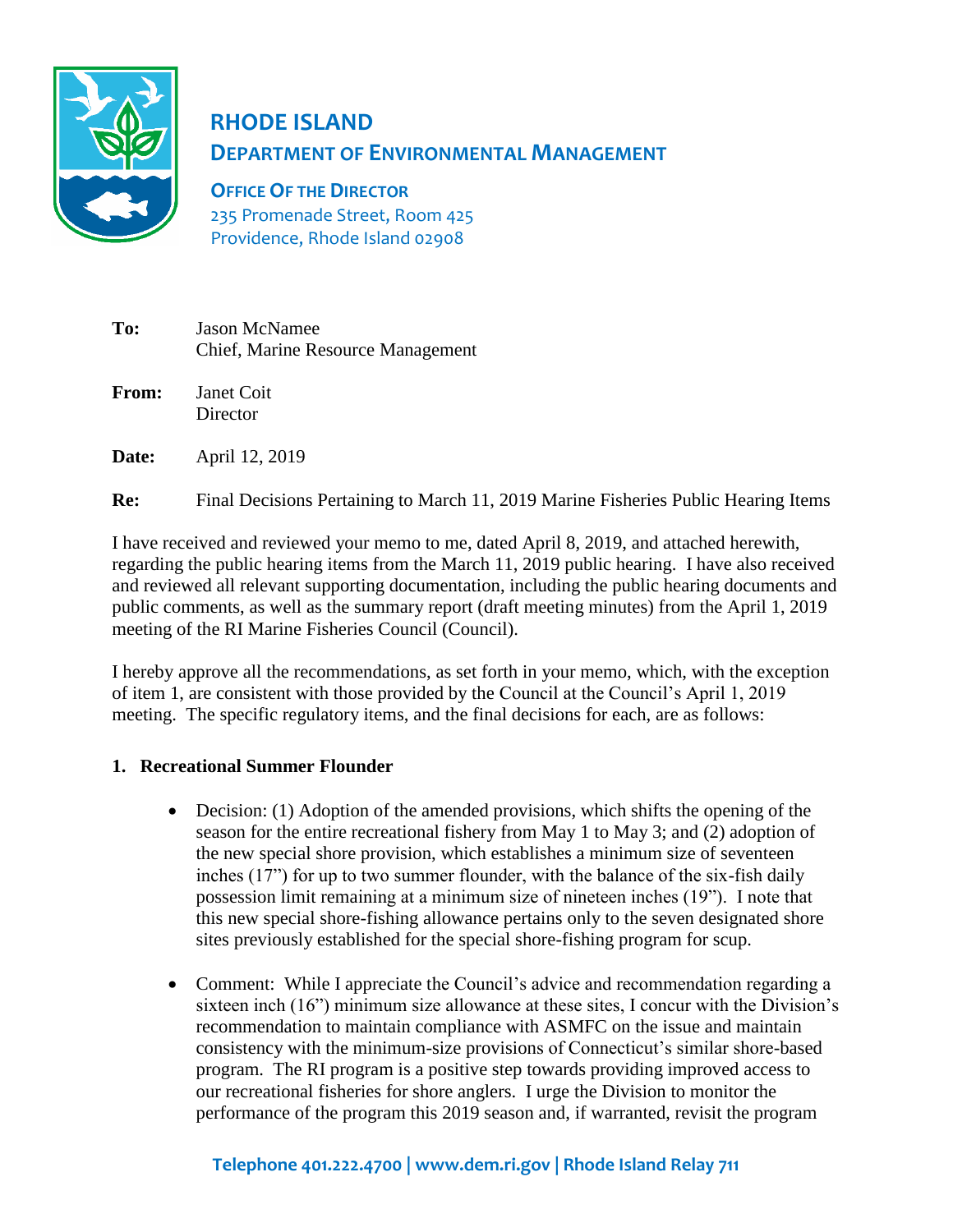next year, with a view to considering a further decrease in the special minimum size allowance (i.e., to 16") and/or an increase in the number of summer flounder allowed to be retained under the special shore-based minimum size provision.

#### 2. **Commercial Summer flounder**

• Decision: Adoption of the amended provision, which extends the open days each week during the summer sub-period from four (4) to seven (7) days.

#### 3. **Recreational Black Sea Bass**

• Decision: Status quo

#### 4. **Commercial Black Sea Bass**

• Decision: Status quo

# 5. **Recreational Scup**

• Decision: Adoption of the amended provisions, which (1) open the fishery to all sectors on January  $1<sup>st</sup>$  annually, and (2) increase the possession limit for the for-hire sector from 45 to 50 fish/day in September and October, annually.

#### 6. **Commercial Scup**

• Decision: Adoption of the amended provisions pertaining to minimum mesh-size requirements for trawl vessels, which adjust the minimum scup possession threshold to 1,000 pounds from October 1 through April 14 annually, or 200 pounds from June 16 through September 30 annually.

#### 7. **Recreational Striped Bass**

• Decision: Status quo

# 8. **Commercial Striped Bass - General Category**

- Decision: Adoption of the amended provisions, which (1) shift the closing date of the first sub-period from August 4 to June 30, and (2) shift the opening date of the second sub-period from August 5 to July 1.
- Comment: I recognize that public comment was split among the three options that were noticed, with no clear consensus, and that the Council was unable to reach agreement on a recommendation. I further recognize that with 30 percent of the State's allocated commercial quota dedicated to the second sub-period, that season is always relatively short, lasting just nine (9) days in 2018. I note and appreciate the concerns raised by the public and the Council regarding equitable access to the resource for both inshore and offshore sectors, the unintended impact the RI season may have on illegal fishing in the EEZ, and how overlaps in the RI and Massachusetts seasons can affect price. I commend the Division for developing a compromise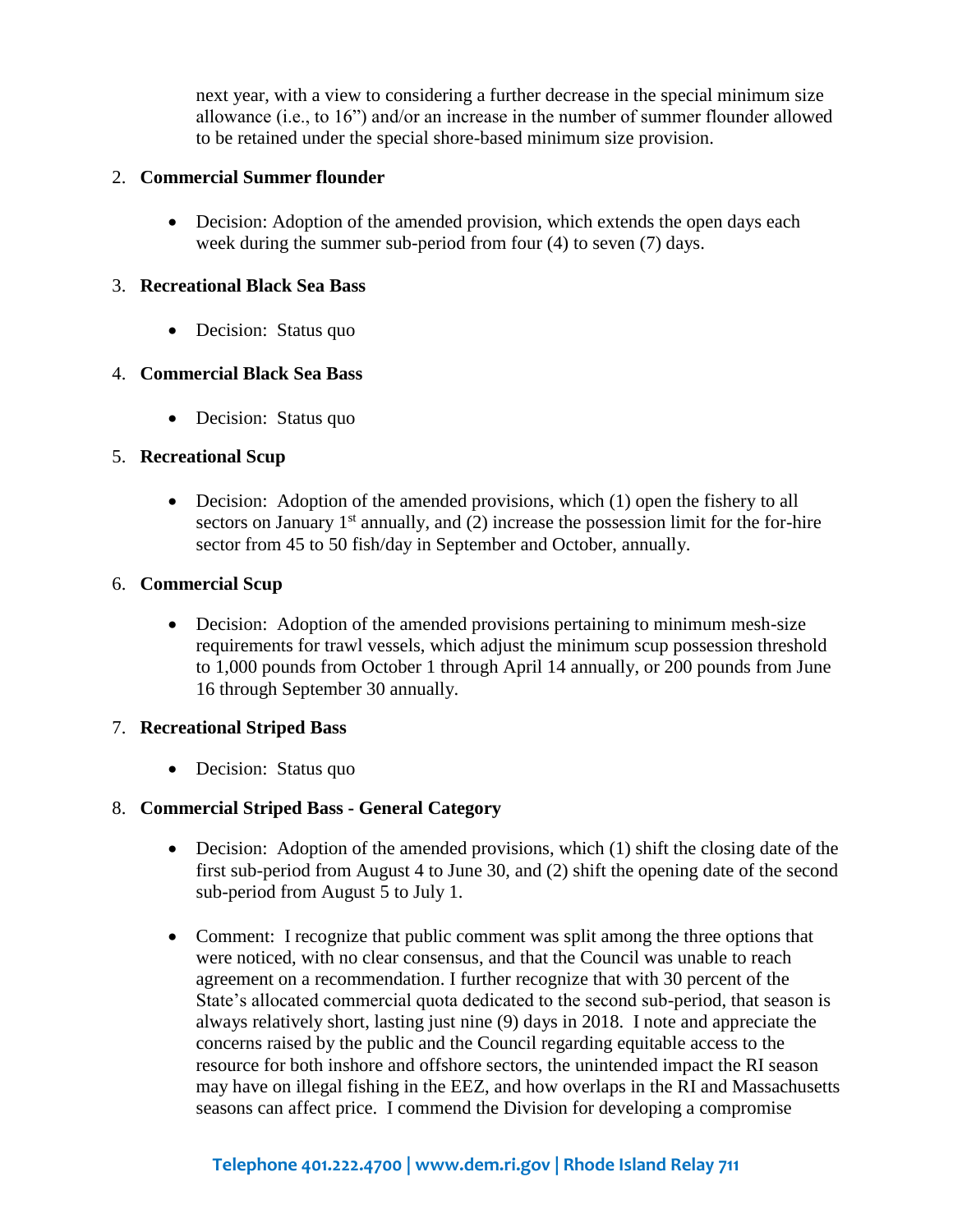proposal that essentially splits the differences among the various options, while attempting to address the above-noted concerns.

# 9. **Commercial Striped Bass – Floating Fish Trap Sector**

• Decision: Status quo

# 10. **Recreational Tautog**

- Decision: Adoption of the amended provision, which decreases the possession limit for the for-hire sector from 6 fish/person/day to 5 fish/person/day during the October 15 – December 31 sub-period, consistent with the provisions governing the overall recreational fishery. (Provided, however, that the for-hire sector remains not subject to the ten (10) fish/vessel/day restriction that governs the rest of the recreational fishery.)
- Comment: While I recognize that this adjustment corrects a mistake made during the amendment process last year, and is necessary to maintain compliance with ASMFC, I further recognize that there is strong interest on the part of RI's for-hire industry to maintain a 6-fish/person possession limit during this season to compensate for the perceived inequity with MA, which maintains a 1-fish/person possession limit during RI's closed season in June and July. Accordingly, I support the Division's commitment to explore the feasibility of a 6-fish/person possession limit during the Oct 15- Dec 31 sub-period via a conservation equivalency proposal through the ASMFC.

#### 11. **Recreational Bluefish**

• Decision: Status quo

#### 12. **Commercial Bluefish**

• Decision: Adoption of the amended provision, which increases the weekly possession limit during the May – November sub-period from 6,000 pounds to 8,000 pounds.

#### 13. **Commercial Blacknose Sharks**

• Decision: Adoption of the amended provision, which adds blacknose sharks to the list of prohibited species, consistent with ASMFC specifications.

#### 14. **Recreational Cod**

- Decision: Adoption of the amended provisions, which replace the specified minimum size and possession limit with references to the applicable federal rules in federal waters.
- Comment: This approach will ensure state-federal consistency in accordance with the federal management program for cod. It will enable the Division to update measures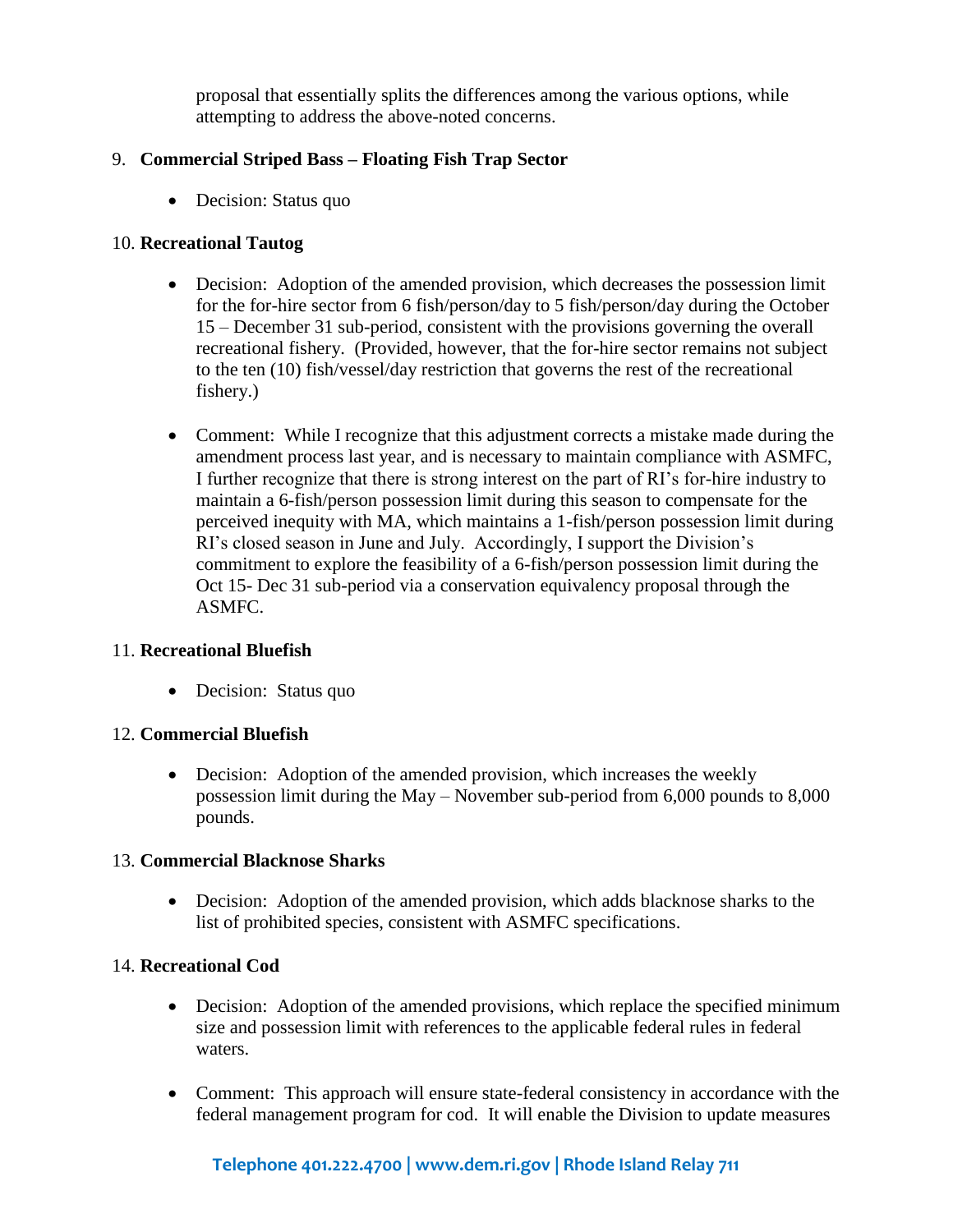in state waters in accordance with any changes to the federal-waters provisions, and enact such updates readily, without having to notice the updated measure(s) via regulatory amendment. I support this approach, provided the Division continues to keep the recreational fishing community well notified regarding specified minimum size and possession limits and any changes thereto.

#### 15. **Commercial Menhaden #1 – Commercial Vessel Restrictions**

• Decision: Adoption of the amended provision, which broaden the restrictions pertaining to gear (nets), closed areas, closed days, and reporting requirements to apply to all commercial vessels (except those engaged in small-scale fisheries), not just vessels using purse seines.

# 16. **Commercial Menhaden #2 – Fish Storage Capacity and Vessel Length**

• Decision: Status quo

#### 17. **Commercial Menhaden #3** – **Landing/Possession Limits**

• Decision: Adoption of the amended provision, which replaces all references to "landing limit(s)" with "possession limit(s)."

#### 18. **Commercial Menhaden #4 -- Possession Limit Trigger**

• Decision: Status Quo

#### 19. **Commercial Menhaden #5 -- Transiting**

• Decision: Adoption of the amended provision, which clarifies that all commercial vessels in RI waters are subject to the applicable possession limits pertaining to RI waters, and are precluded from exercising the transiting provisions set forth at Subsection  $1.6(C)(1)$ .

#### 20. **Commercial Menhaden #6 - Episodic Event Set Aside Program**

• Decision: Adoption of the amended provision, which shifts the end date for the Episodic Event Set Aside Program from November 1 to October 31.

#### 21. **Whelk #1 -- Minimum Size**

- Decision: Status Quo
- Comment: I appreciate the considerable input provided on this matter, agree that the proposed new definition for determining minimum size is not acceptable, and direct the Division to continue to work with industry to develop improved language and consistent measuring methods.

#### 22. **Whelk #2 -- Pot Tagging**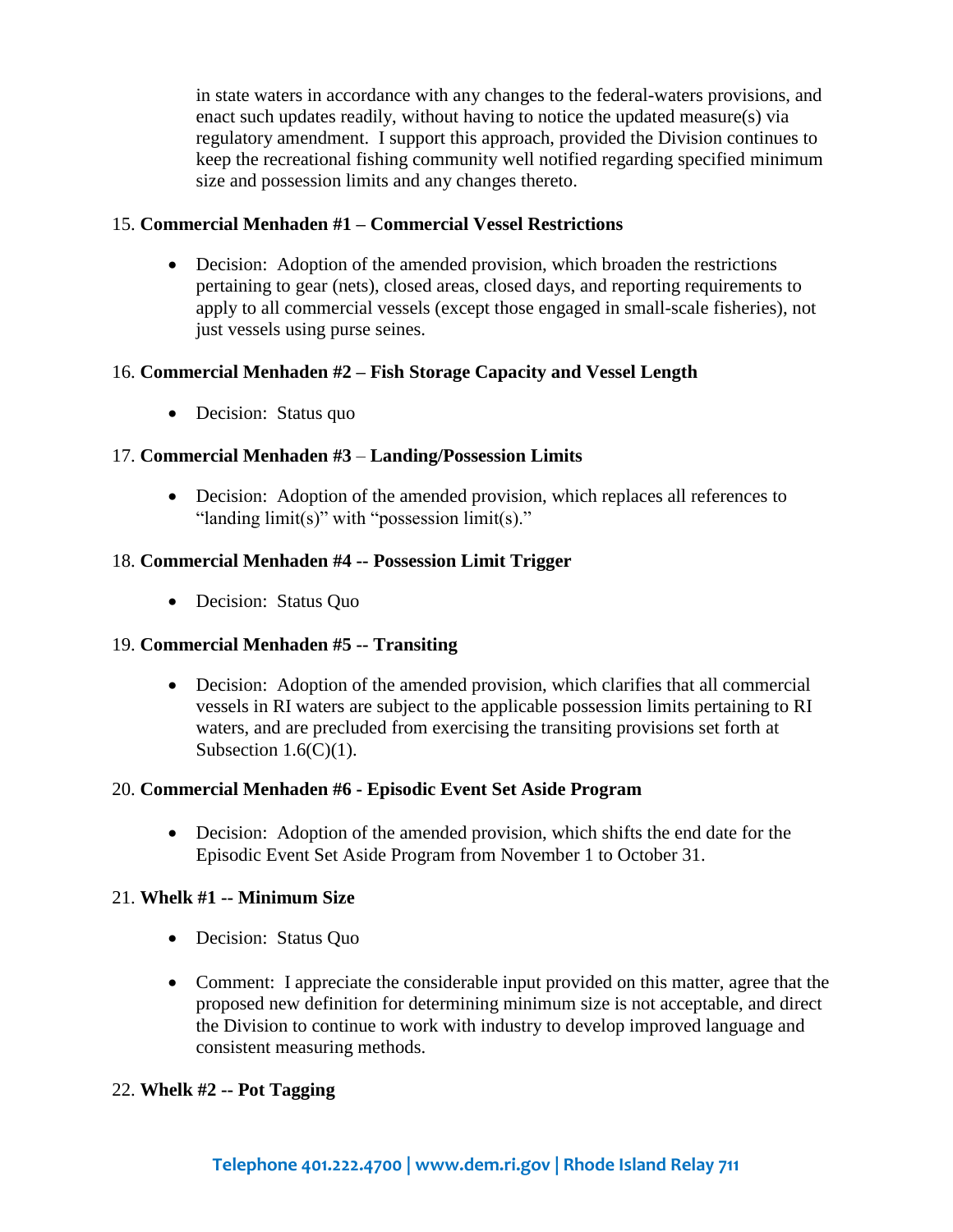- Decision: Adoption of the new provisions, which establish a new whelk pot tagging program, to take effect in 2020, for the purpose of maintaining compliance with and enforcing the existing 300-pot limit.
- Comment: In further developing the program, the Division shall readdress provisions governing routine loss, catastrophic loss, and gear rotation, and re-notice these provisions prior to adoption and implementation.

### 23. **Lobster Trap Tags**

• Decision: Adoption of the amended provision, which provides for the use of catastrophic loss tags as replacement tags if original tag orders are not received and presumed lost.

#### 24. **Upper Narragansett Bay Trawling Area #1**

• Decision: Adoption of the amended provision, which clarifies the dates during which the Upper Narragansett Bay Trawling Area is closed to trawling.

#### 25. **Upper Narragansett Bay Trawling Area #2**

- Decision: Adoption of the amended provision, which better aligns the written delineation of the area with the (now repealed) map of the area.
- Comment: Given the need to further clarify the description of the Area to match the former map of the area, which has since been repealed from regulation, and given the Council's recommendation to consider use of lat/long coordinates, in addition to landmarks, to demarcate the Area, I urge the Division to re-address and then re-notice the description of the Area, in accordance with the former map of the area.

#### 26. **Gill Net Tags**

• Decision: Adoption of the amended provision, which extends the time period for the validity of the orange tags currently being used to January 1, 2021.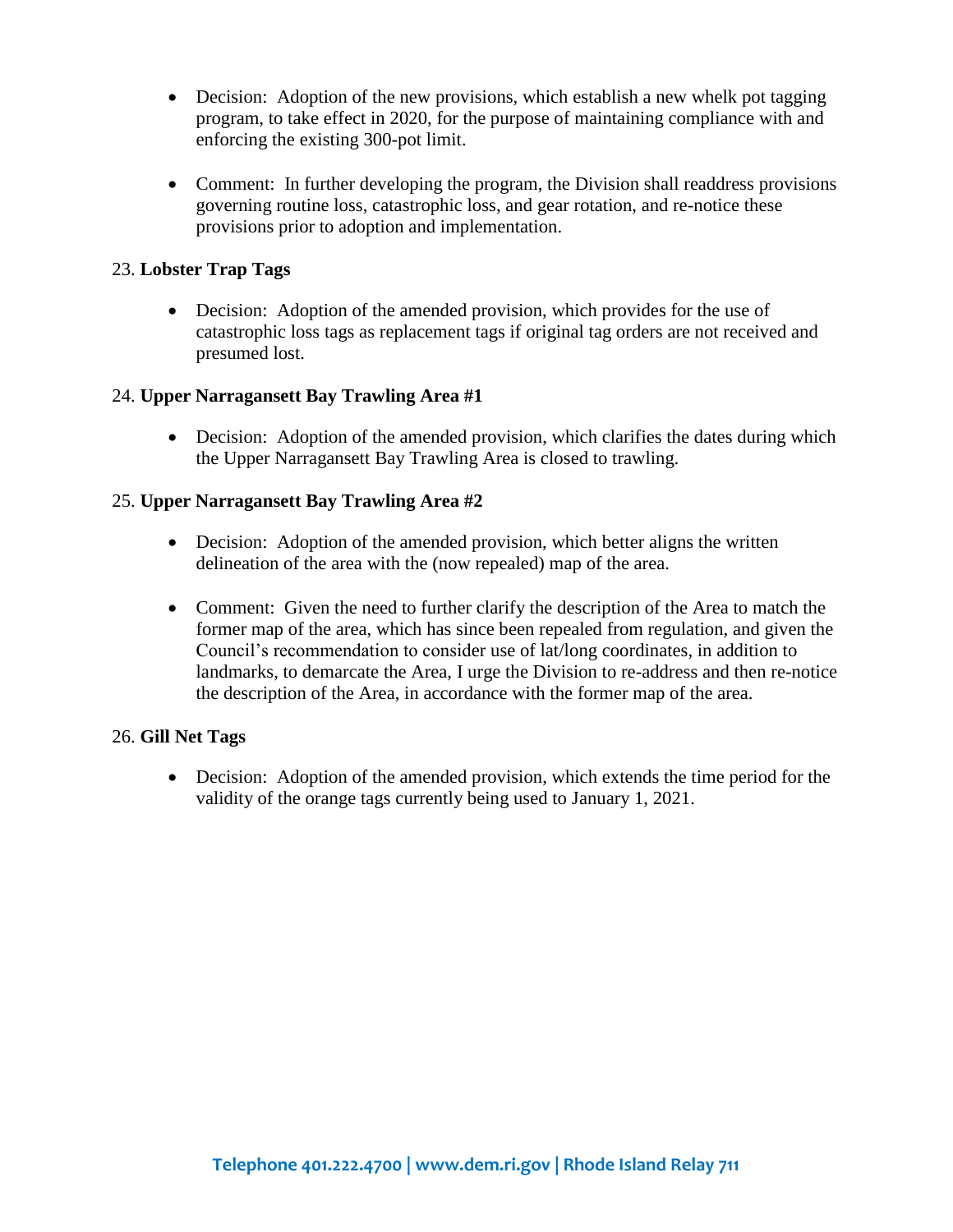

# **RHODE ISLAND DEPARTMENT OF ENVIRONMENTAL MANAGEMENT**

**DIVISION OF MARINE FISHERIES** Three Fort Wetherill Road Jamestown, Rhode Island 02835

# INTER-OFFICE MEMO

TO: Janet Coit, Director

FROM: Jason McNamee, Chief

DATE: April 8, 2019

SUBJECT: Decisions regarding proposed amendments to the RI Marine Fisheries regulations that were the subject of a public hearing conducted on March  $11<sup>th</sup>$  and RI Marine Fisheries Council (RIMFC) meeting on April 1<sup>st</sup>. The public hearing folder contains all the necessary documentation related to this hearing, including a summary of the oral comments made at the hearing, written comments received, the noticed annotated regulations, and public notice.

# 1. **2019 recreational Summer flounder management (section 3.10.1):**

- Background: Annual review of the management program. A workshop was held on February 11<sup>th</sup> to provide stock status and solicit proposals from industry.
- Proposal: No amendments were proposed for the general recreational fishery (proposal #1). A special shore provision was noticed (proposal #2) as follows:

| Mode                                 | <b>Min. Size</b> | <b>Season</b>     | Poss. Limit<br>(person/day) |
|--------------------------------------|------------------|-------------------|-----------------------------|
| Recreational                         | 19"              | May $1 - Dec. 31$ | 6 fish                      |
| <b>Special Shore</b><br>Recreational | 16"              | May $1 - Dec. 31$ | 2 fish                      |

- Public comments: Support to maintain status quo for the general recreational fishery (proposal #1) and also to adopt the special shore regulations (proposal #2) as proposed.
- RIMFC: 6 0 in support as proposed (one abstention). It was clarified that, for the special shore program, the possession limit would remain at 6 fish/day, with an allowance for 2 of the 6 fish to be at a reduced (e.g., 16") minimum size. In response to the Division's recommendation that a 17" minimum size would be preferred given consistency with ASMFC, the Council supported maintaining a 16" minimum size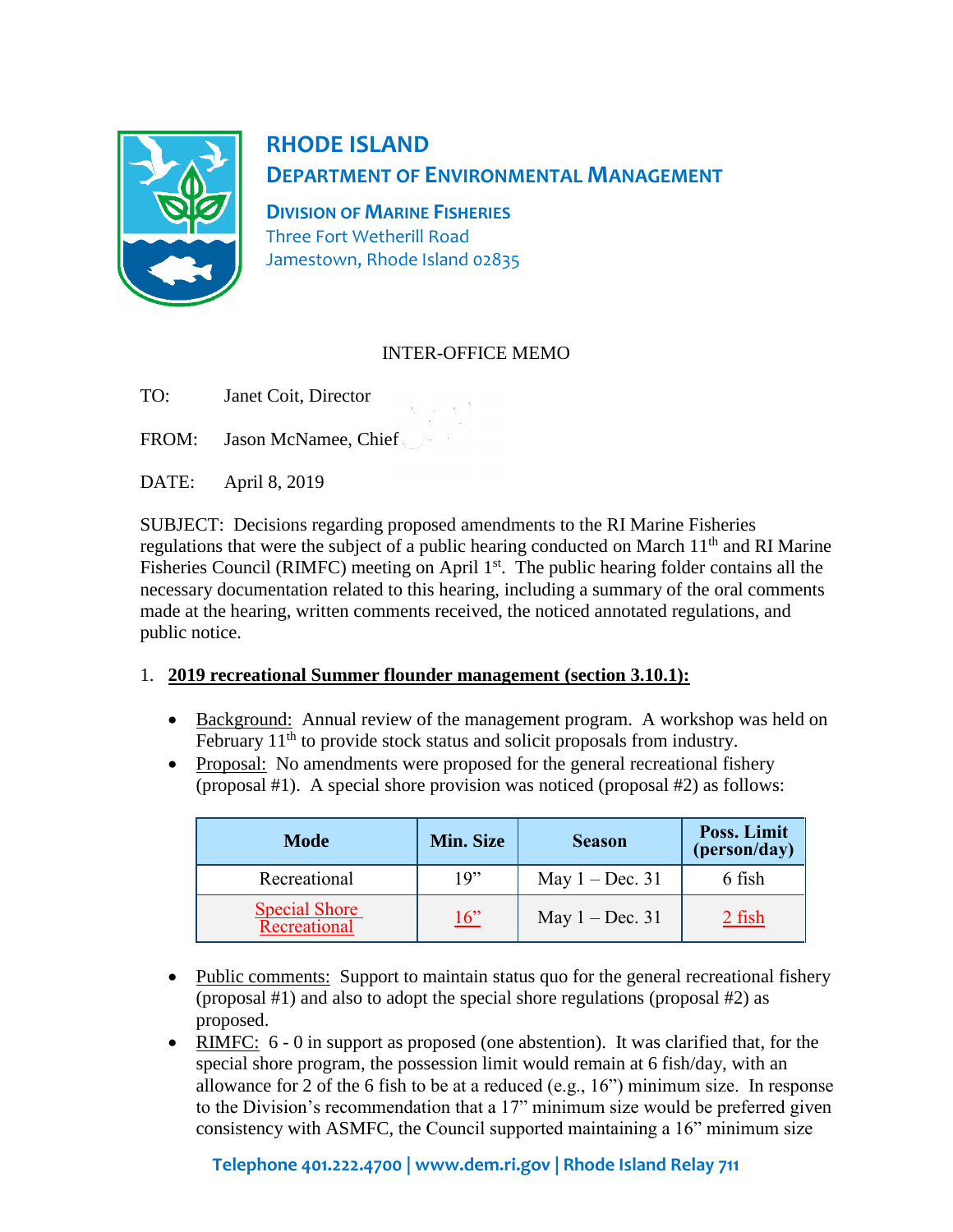citing overwhelming public sentiment that catching a 17" fish from shore would still be difficult.

- Marine Fisheries: Support for adoption of the special shore program, at a 17" minimum size, and a two-day delay in the opening of the recreational season, to May 3, to compensate for the modest amount of additional harvest anticipated. The Division notes that ASMFC's review and pending approval of the RI proposal hinges on the 17" minimum size. The Division sought review by ASMFC of a 16" minimum size, as well as a 17" minimum size; in response, the ASMFC's Technical Committee recommended an approach consistent with the special shore programs in CT and NJ, i.e., a 2-inch decrease from the minimum size applicable to the general recreational fisheries in those states. If RI were to adopt a 16" minimum size for the program, it is highly likely that the program would not pass muster with ASMFC.
- Timing to file: Immediately.

#### 2. **2019 commercial Summer flounder management (section 3.10.2):**

- Background: Annual review of the management program. This matter was first brought to hearing in November 2018. However, due to the federal government shutdown, and the resulting delay in the release of the new benchmark stock assessment and 2019 quota, the decision at that time was to remain at status quo and re-address at this hearing. At the time of the hearing, a 15% increase in quota was anticipated, however at this time it has been confirmed that the 2019 quota has increased  $\approx$  73% (from  $\approx$  1 million lbs to 1.7 million lbs). A workshop was held on February  $11<sup>th</sup>$  to provide stock status and to solicit proposals from industry.
- Proposal: Four options were noticed, which involved different scenarios of closed days during the summer sub-period:

| <b>Option</b>           | Min.<br><b>Size</b> | <b>Season</b>  | <b>Allocation</b> | <b>Days closed</b> | <b>Starting Poss.</b><br>Limit (vsl/day) |
|-------------------------|---------------------|----------------|-------------------|--------------------|------------------------------------------|
| Option 1:<br>Status quo |                     | $1/1 - 4/30$   | 54%               | N/A                | 100 lbs                                  |
|                         |                     | $5/1 - 9/15$   | 35%               | Fri/Sat/Sun        | 50 lbs                                   |
|                         |                     | $9/16 - 12/31$ | $11\%$            | N/A                | $100$ lbs                                |
|                         | 14"                 | $2/5 - 4/30$   | Agg. Program      | N/A                | $1,500$ lbs/2 wks                        |
| Option 2                |                     | $5/1 - 9/15$   | 35%               | Fri/Sat/Sun        | 50 lbs                                   |
| Option 3                |                     | $5/1 - 9/15$   | 35%               | Fri/Sat/Sun        | 50 lbs                                   |
| Option 4                |                     | $5/1 - 9/15$   | 35%               | Fri/Sat/Sun        | 50 lbs                                   |

Upon learning the magnitude of the quota increase, the Division conducted additional analysis regarding the number of additional open days the quota increase could support during the summer sub-period. As a result of this analysis, the Division offered at hearing that all three days could be re-opened without a season closure based on average 2018 harvest rates (total  $#$  of days in season with all seven days open  $= 138$  days; at an avg. rate of 4,000lbs/day, season could last 149 days).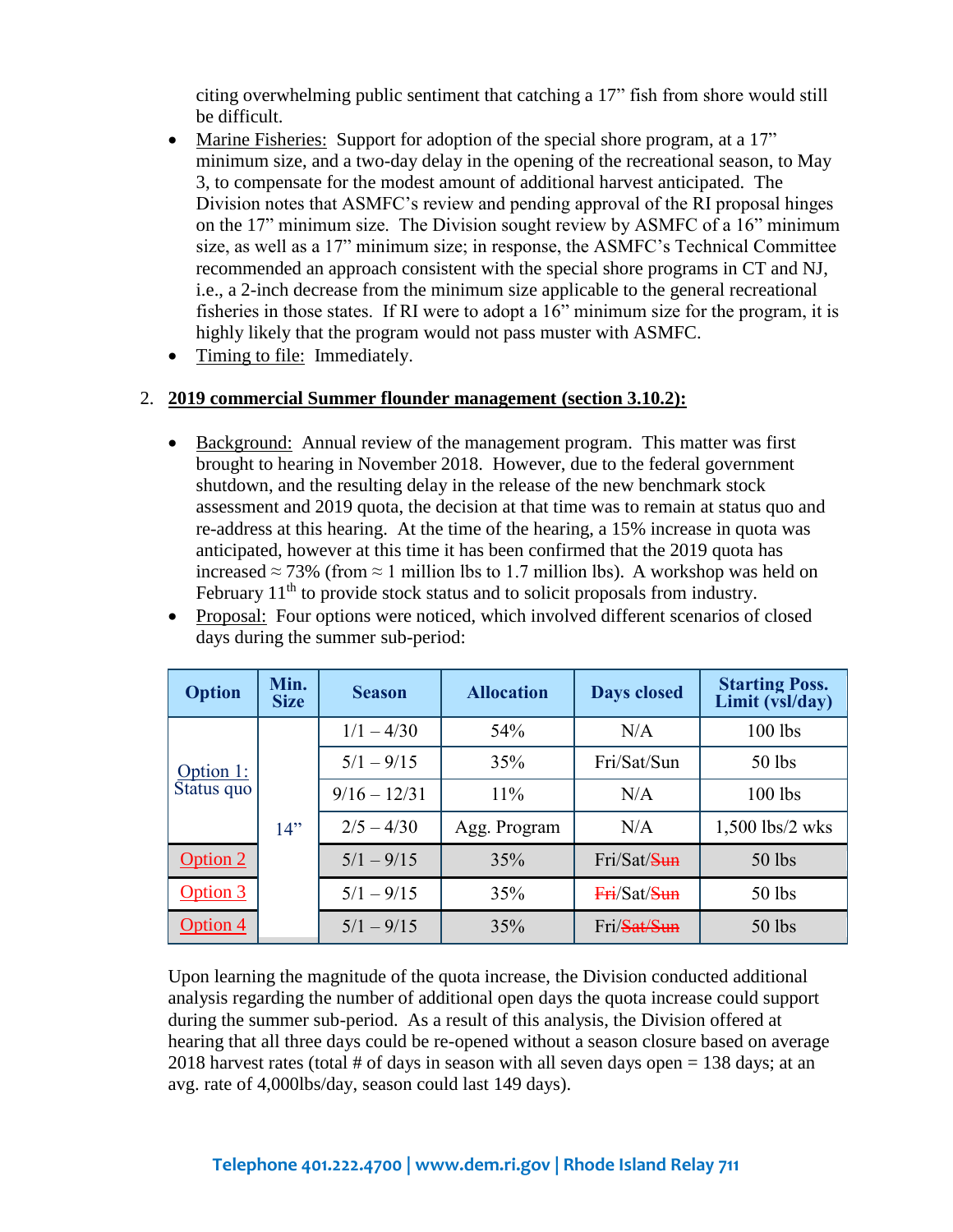| <b>Option</b>             | Min.<br><b>Size</b> | <b>Season</b> | <b>Allocation</b> | <b>Days</b><br>closed | <b>Starting</b><br>Poss. Limit<br>(vsl/day) |
|---------------------------|---------------------|---------------|-------------------|-----------------------|---------------------------------------------|
| Council<br>recommendation | 14"                 | $5/1 - 9/15$  | 35%               | Fri/Sat/Sun           | $50$ lbs                                    |

- Public comments: Majority of comments in support of re-opening all three days currently closed.
- RIMFC: 7 0 in support of re-opening all three closed days.
- Marine Fisheries: Support for re-opening all three closed days. It is noted that the Division's longstanding directive/policy is to maintain open seasons at economically viable possession limits, per RIMFC advice. For summer flounder, this means not dropping below the 50-pound daily possession limit. Re-opening all three days is consistent with this directive/policy, in that the Division projects that the season can remain open throughout the subperiod at 50 pounds. The Division will monitor harvest rates closely and either adjust possession limits upward if landings fall short of the sub-period quota; or close the sub-period if landings unexpectedly push close to the sub-period quota.
- Timing to file: Immediately.

# 3. **2019 recreational Black sea bass management (section 3.7.1):**

- Background: Annual review of the management program. A workshop was held on February  $11<sup>th</sup>$  to provide stock status and to solicit proposals from industry. An operational assessment is scheduled for 2019, which could result in a quota change for 2020. The 2018 projected recreational harvest is projected to exceed the 2019 Recreational Harvest Limit (RHL) for black sea bass. Although that could have prompted the need for a reduction in harvest for 2019 (i.e., a shorter season or reduced bag limit), the overage and associated reduction were relatively small ( $\approx$ 7%). Accordingly, the ASMFC approved status quo management measures for 2019.
- Proposal: No amendments were proposed. Current management:

| Min. Size | <b>Season</b> | <b>Poss. Limit (person/day)</b> |
|-----------|---------------|---------------------------------|
| 15"       | $6/24 - 8/31$ | 3 fish                          |
|           | $9/1 - 12/31$ | 7 fish                          |

- Public comments: Support for both status quo and an earlier opening date in the summer sub-period. Many comments expressed concern that the June 24 opening date results in a lack of access to the fishery by bay anglers, particularly shore anglers, as the fish have left the bay by this date.
- RIMFC: 6-1 in support of status quo. *D. Monti* expressed strong concern that bay anglers are essentially closed out of the fishery with a June 24 opening date as the fish have left the bay by this date. He presented 2017 - 2018 recreational data to demonstrate the lack of shore-based recreational harvest with a late June opening date. The Council discussed the possibility of submitting an ASMFC conservation equivalency (C/E) proposal for an earlier start date for 2019, but decided to hold off until 2020 given the current timing constraint.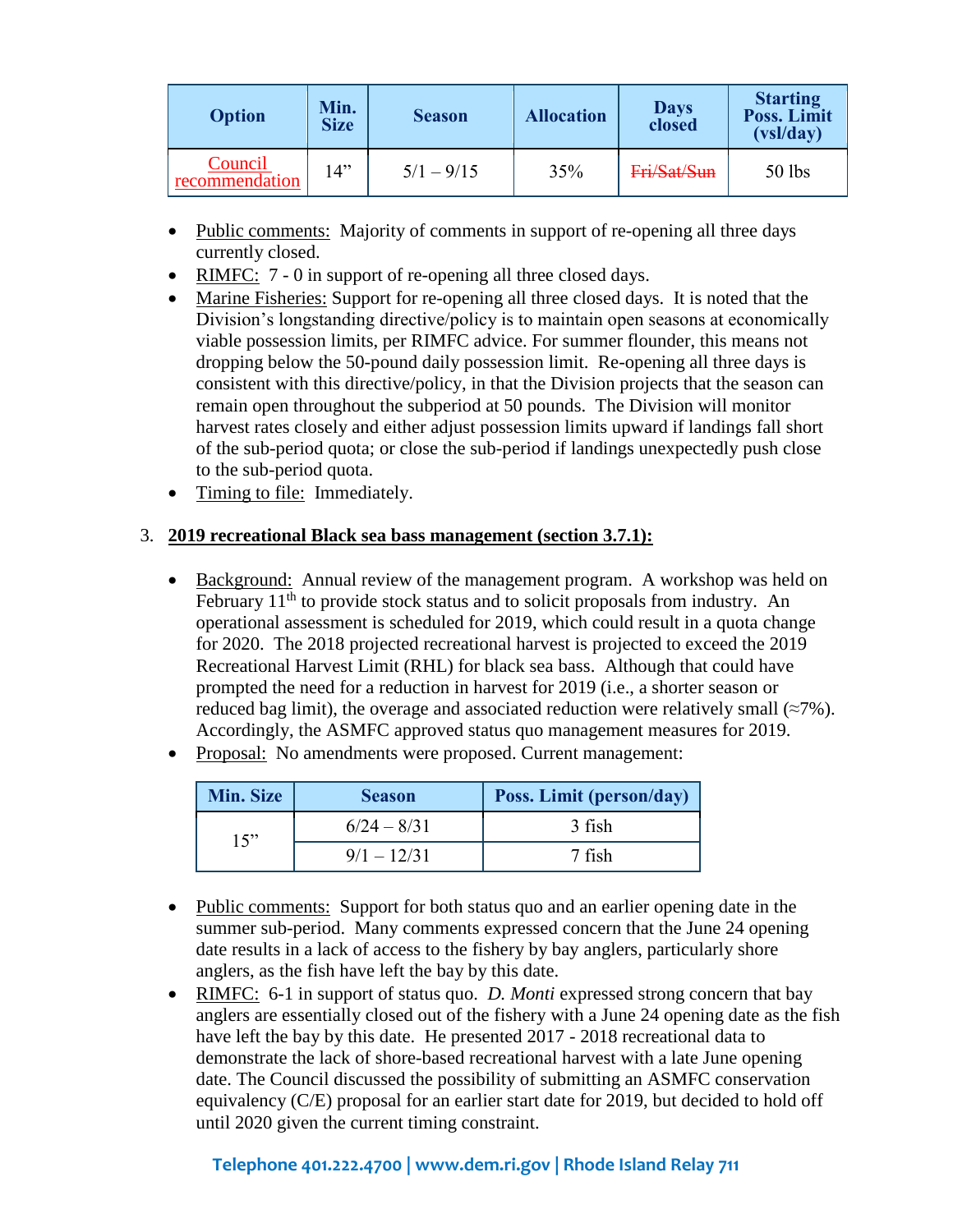- Marine Fisheries: Support for status quo. The Division recognizes the frustration with the June 24 opening date as being late for bay anglers. In 2017, the fishery opened on May 25, but that was based on also enacting a September 22 – October 21 closure as a trade-off. That closure was not well received and thus discontinued in 2018, which pushed the opening date for 2018 back to June 24. Management advice for 2020 is likely to change in response to the operational assessment scheduled for the fall of 2019; this should enable a revisiting of the RI management program for next year, with a view to pursuing an earlier opening date.
- Timing to file: Immediately. (Note: changes to be filed are only for the purpose of aligning the regulations with modification made on May 9, 2018 via the Division's authority to amend seasons and/or possession limits under R.I. Gen. Laws § 20-1- 12.1).

#### 4. **2019 commercial Black sea bass management (section 3.7.2):**

• Background: Annual review of the management program. This matter was first brought to hearing in November 2018. However, at that time, an additional proposal was submitted during the public comment period that generated interest by the public and Council (option 3 below). At that time, the Council recommended that the regulations remain at status quo and the matter be brought to hearing again. A workshop was held on February  $11<sup>th</sup>$  to provide stock status and to solicit proposals from industry, which resulted in options 2 and 3 as shown below.

| <b>Option</b>                                                                 | Min.<br><b>Size</b> | <b>Season</b>               | <b>Allocation</b> | <b>Starting Possession</b><br>Limit (lbs)                         |
|-------------------------------------------------------------------------------|---------------------|-----------------------------|-------------------|-------------------------------------------------------------------|
|                                                                               |                     | $1/1 - 4/30$                | 25%               | 500 (vsl/week)                                                    |
|                                                                               |                     | $5/1 - 6/30$                | 25%               | $50$ (vsl/day)                                                    |
| Option 1:<br><b>Status</b>                                                    |                     | $7/1 - 7/31$                | 19.5%             | $50$ (vsl/day)                                                    |
| Quo.                                                                          |                     | $8/1 - 9/14$                |                   | Closed                                                            |
|                                                                               |                     | $9/15 - 10/31$              | 19.5%             | $50$ (vsl/day)                                                    |
|                                                                               |                     | $11/1 - 12/31$              | 11%               | $50$ (vsl/day)                                                    |
|                                                                               | 11"                 | $1/1 - 4/30$                | 25%               | 500 (vsl/week)                                                    |
| Option 2:                                                                     |                     | $5/1 - 6/30$                | 25%               | $50$ (vsl/day)                                                    |
| Industry<br>proposal -                                                        |                     | $7/4$ $5/1 - 7/31$          | 19.5 44.5%        | $50$ (vsl/day)                                                    |
| combine<br>$sub-$                                                             |                     | $8/1 - 9/14$                |                   | Closed                                                            |
| periods.                                                                      |                     | $9/15 - 10/31$              | 19.5%             | $50$ (vsl/day)                                                    |
|                                                                               |                     | $\frac{11}{4}$ 9/15 - 12/31 | $4430.5\%$        | $50$ (vsl/day)                                                    |
| <u>Option 3:</u><br><b>Industry</b><br>proposal –<br>align closed<br>days for |                     | $1/1 - 4/30$                | 25%               | 500 (vsl/week)                                                    |
|                                                                               |                     | $5/1 - 6/30$                | 25%               | $50$ (vsl/day)                                                    |
|                                                                               |                     | $7/1 - 7/31$                | 19.5%             | $5085$ (vsl/day)<br>$(close \overline{Fr}i, Sat, \overline{Sun})$ |

• Proposal: Three options were noticed: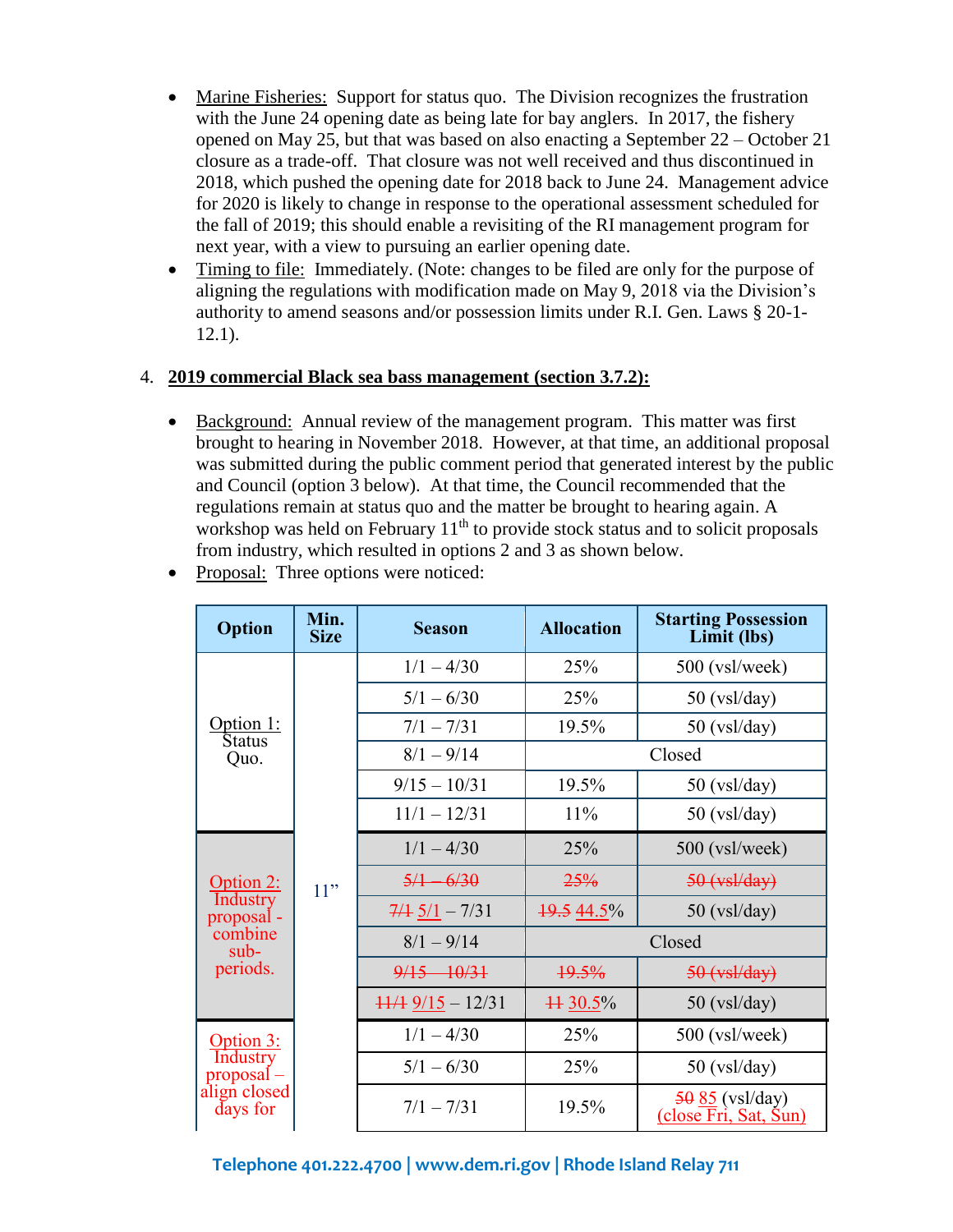| <b>Black sea</b><br>bass with<br>Summer<br>flounder. | $8/1 - 9/14$ |                | Closed |                |
|------------------------------------------------------|--------------|----------------|--------|----------------|
|                                                      |              | $9/15 - 10/31$ | 19.5%  | $50$ (vsl/day) |
|                                                      |              | $11/1 - 12/31$ | $11\%$ | $50$ (vsl/day) |

- Public comments: Support for both options 1 and 2. Option 3 was rendered moot in light of recommendation of re-opening all seven days for commercial summer flounder.
- RIMFC: 6-1 in support of option 1, maintaining status quo.
- Marine Fisheries: While the Division can manage either option, the Division supports status quo, consistent with the Council recommendation.
- Timing to file: N/A (no changes to be filed).

# 5. **2019 recreational Scup management (section 3.8.1):**

• Background: Annual review of the management program. A workshop was held on February  $11<sup>th</sup>$  to provide stock status and to solicit proposals from industry. The 2018 projected recreational harvest for scup is expected to be well below the 2019 RHL, resulting in an ~30% liberalization for recreational scup in 2019. As a result, and in response to previously received public comment, the northern region for scup (MA-NY) requested liberalizing the Party/Charter mode for scup in 2019. Methodologies for liberalizing 2019 recreational measures in the Party/charter mode were approved by the ASMFC in February 2019. These methodologies were used to derive several options that were presented at the February 11th workshop.

| <b>Option</b> | <b>Mode</b>   | Min. size | <b>Season</b>               | <b>Possession Limit</b><br>(person/day) |
|---------------|---------------|-----------|-----------------------------|-----------------------------------------|
| Option 1:     | Recreational  | 9"        | $5/1 - 12/31$               | 30 fish                                 |
|               |               |           | $5/1 - 8/31$                | 30 fish                                 |
| Status        | P/C           | 9"        | $9/1 - 10/31$               | 45 fish                                 |
| Quo           |               |           | $11/1 - 12/31$              | 30 fish                                 |
|               | Special Shore | 8"        | $5/1 - 12/31$               | 30 fish                                 |
|               | Recreational  | 9"        | $\frac{5}{4}$ $1/1 - 12/31$ | 30 fish                                 |
|               | P/C           | 9"        | $5/4$ $1/1 - 8/31$          | 30 fish                                 |
| Option 2      |               |           | $9/1 - 10/31$               | 45 fish                                 |
|               |               |           | $11/1 - 12/31$              | 30 fish                                 |
|               | Special Shore | 8"        | $\frac{5}{4}$ $1/1 - 12/31$ | 30 fish                                 |
|               | Recreational  | 9"        | $5/1 - 12/31$               | 30 fish                                 |
|               |               |           | $5/1 - 8/31$                | 30 fish                                 |
| Option 3      | P/C           | 9"        | $9/1 - 10/31$               | 45 50 fish                              |
|               |               |           | $11/1 - 12/31$              | 30 fish                                 |

• Proposal: Five options were noticed: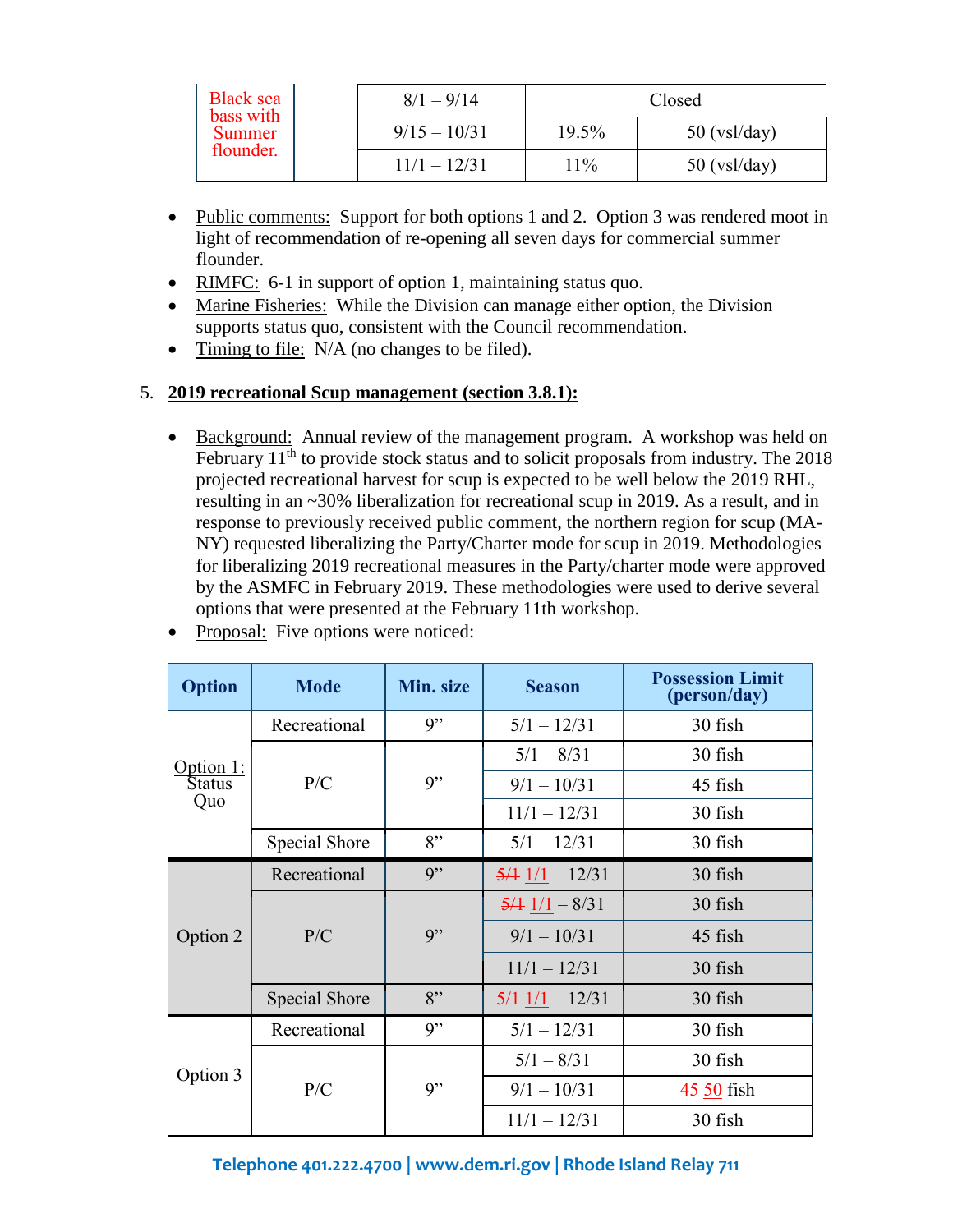|          | Special Shore | 8" | $5/1 - 12/31$                     | 30 fish     |
|----------|---------------|----|-----------------------------------|-------------|
|          | Recreational  | 9" | $5/1 - 12/31$                     | 30 fish     |
|          |               |    | $5/1 - \frac{8}{31} \frac{6}{30}$ | $3050$ fish |
| Option 4 | P/C           | 9" | $\frac{7}{1} - \frac{8}{31}$      | 30 fish     |
|          |               |    | $9/1 - 10/31$                     | 45 50 fish  |
|          |               |    | $11/1 - 12/31$                    | 30 fish     |
|          | Special Shore | 8" | $5/1 - 12/31$                     | 30 fish     |
|          | Recreational  | 9" | $5/1 - 12/31$                     | 30 fish     |
|          | P/C           | 9" | $5/1 - 8/31$                      | 30 fish     |
| Option 5 |               |    | $9/1 - 10/31$                     | 45 50 fish  |
|          |               |    | $11/1 - 12/31$                    | $3050$ fish |
|          | Special Shore | 8" | $5/1 - 12/31$                     | 30 fish     |

• Public comments: Support for option 2, as well as a combination of options 2 and 3 combined, as follows:

| <b>Mode</b>   | Min. size         | <b>Season</b>                                 | <b>Possession Limit</b> |
|---------------|-------------------|-----------------------------------------------|-------------------------|
| Recreational  | $Q$ <sup>22</sup> | $\frac{5}{4}$ $1/1 - 12/31$                   | 30 fish                 |
|               |                   | $\frac{5}{4}$ $1/1 - \frac{8}{31}$            | 30 fish                 |
| P/C           | q"                | $9/1 - 10/31$                                 | 45 50 fish              |
|               |                   | $11/1 - 12/31$                                | 30 fish                 |
| Special Shore | $8$ "             | $\frac{5}{4}$ $\frac{1}{1}$ - $\frac{12}{31}$ | 30 fish                 |

- RIMFC: At the Council meeting the Division clarified that the combination of options 2 and 3 was a feasible option approach, per the analyses approved by ASMFC. The Council voted 7-0 in support of combining options 2 and 3 -- i.e., opening on January  $1<sup>st</sup>$  combined with increasing the P/C possession limit from 45 to 50 fish/day in September and October.
- Marine Fisheries: Support for options 2 and 3, combined.
- Timing to file: Immediately.

#### 6. **2019 commercial Scup management regarding possession limits for trawl vessels with a minimum mesh size (section 3.8.2(C)):**

- Background: This rule was published by NOAA effective January 1, 2019.
- Proposal: Sync DEM rule with NOAA rule for FMP compliance.
- Public comments: Support as proposed. One commenter expressed a desire to extend the June 15 date to mid-August to account for the possibility of fish availability during that time.
- RIMFC: 7-0 in support as proposed. The Division acknowledges the public comment in support of extending the June 15 date to mid-August, however, as an FMP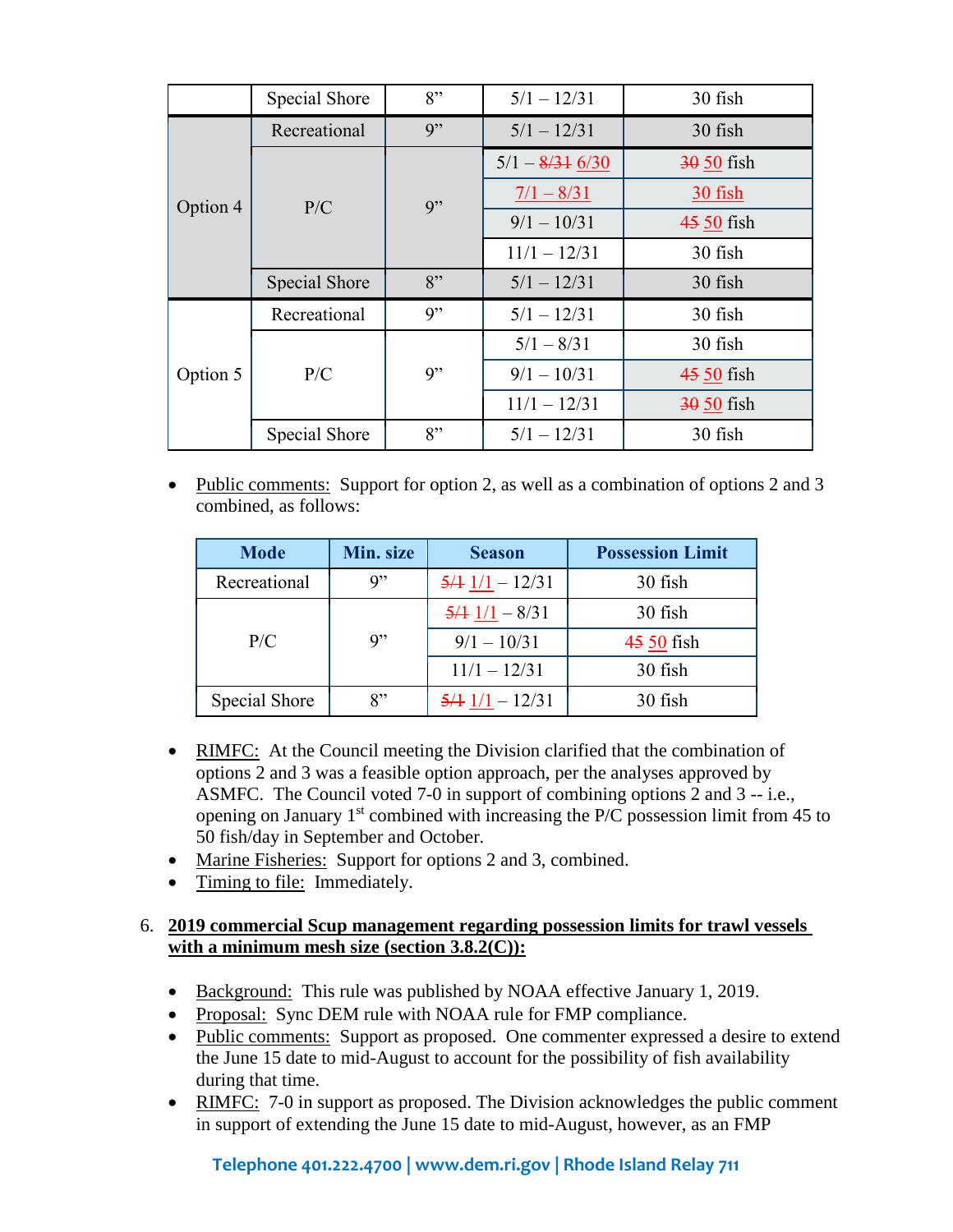compliance matter, this is not a viable option for 2019, as NOAA has already published the final rule.

- Marine Fisheries: Support adoption of the amendment as proposed.
- Timing to file: Immediately.

# 7. **2019 recreational Striped bass management (section 3.9.1):**

- Background: Annual review of the management program. A workshop was held on December 18<sup>th</sup> to provide stock status and to solicit proposals from industry.
- Proposal: No amendments were proposed.Current management:

| Min. Size | <b>Season</b> | Poss. Limit (person/day) |
|-----------|---------------|--------------------------|
| 28"       | $1/1 - 12/31$ | 1 fish                   |

- Public comments: None provided.
- RIMFC: 7-0 in support of maintaining status quo.
- Marine Fisheries: Support for status quo.
- Timing to file: N/A (no changes to be filed).

# 8. **2019 commercial Striped bass general category management (section 3.9.2(A)):**

- Background: Annual review of the management program. A workshop was held on December 18<sup>th</sup> to provide stock status and to solicit proposals from industry.
- Proposal: Three options were noticed:

| <b>Option</b>        | <b>Min. Size</b> | <b>Season</b>                                                         | <b>Allocation</b> | <b>Poss. Limit</b><br>(person/day) |
|----------------------|------------------|-----------------------------------------------------------------------|-------------------|------------------------------------|
| Option $1$ :         |                  | $5/20 - 8/4$<br>(closed Fri & Sat)                                    | 70%               |                                    |
| Status quo           |                  | $8/5 - 12/31$<br>(closed Fri & Sat)                                   | 30%               |                                    |
| $Option 2$ :         | 34"              | $5/20 - 8/4$ $12/31$<br>(closed Fri & Sat)                            | 70 100%           | $5$ fish (max $5$                  |
| Industry<br>proposal |                  | $8/5 - 12/31$ (closed<br>Fri & Sat)                                   | 30%               | fish/vessel)                       |
| Option 3:            |                  | $\frac{5}{20}$ 6/2 - 8/4 12/31<br>$\left($ closed Fri & Sat $\right)$ | 70 100%           |                                    |
| Industry<br>proposal |                  | $8/5 - 12/31$ (closed                                                 | <del>30%</del>    |                                    |

• Public comments: A significant amount of comments were received, with varying support for all three options that were noticed. Comments focused on the issues of access to the fishery by all user groups, illegal fishing in federal waters that may be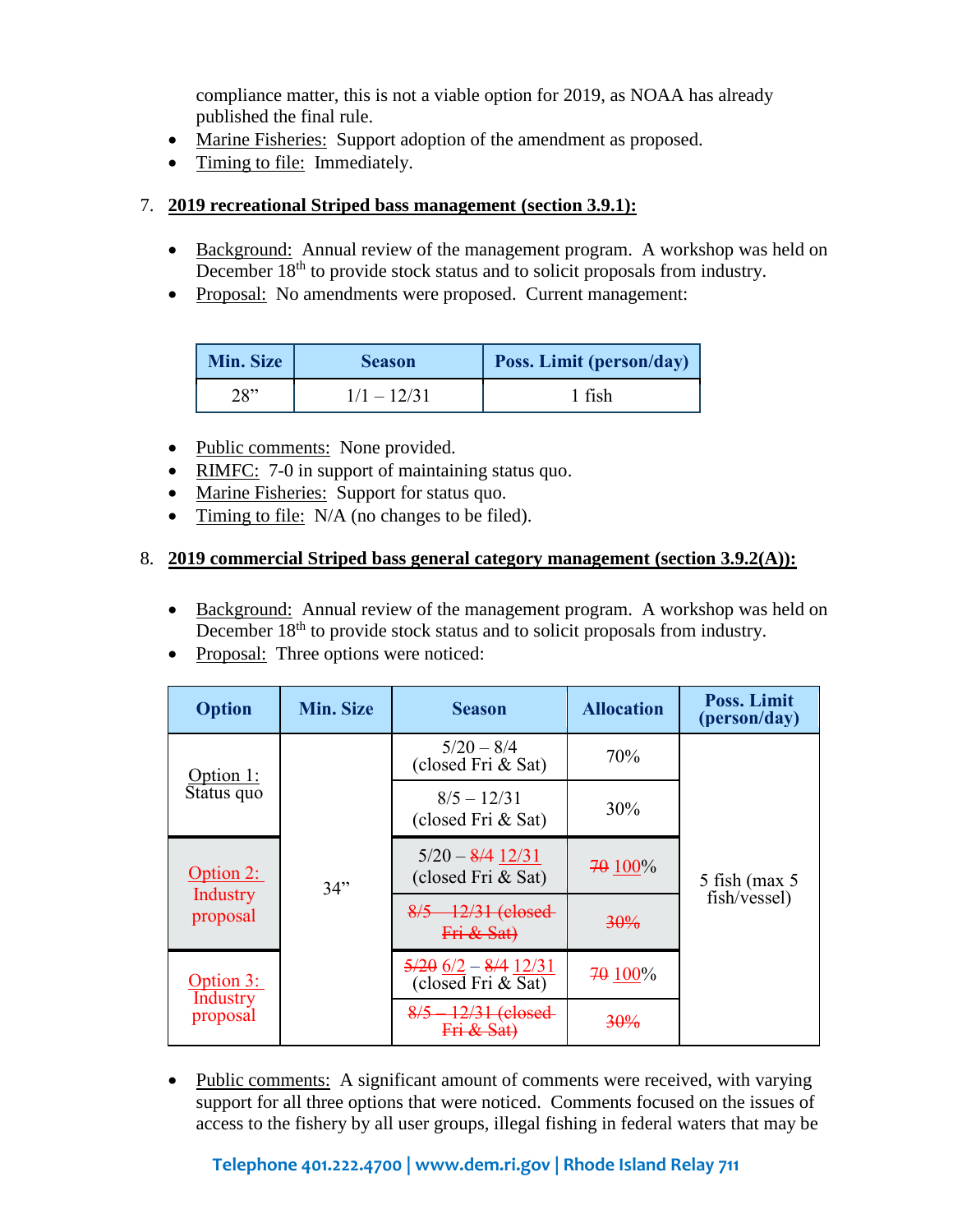affected by the RI season, and effects on price due to overlap of the RI season with Massachusetts.

- RIMFC: The Council deadlocked in its effort to render advice to the Director on this matter. (Three separate motions were made pertaining to each of the three options; each motion failed to pass on a 3-4 vote.) In response to public concerns regarding illegal fishing in the EEZ during August, the Council discussed a modified option that would shift the opening of the second sub-period from August 5 to July 1, but held off on considering this as a formal recommendation.
- Marine Fisheries: While the Division can manage any of the options, the Division recognizes the need to offer a recommendation that bridges the divide among the many split opinions offered by the public, and the Council's inability to forge a consensus approach. Accordingly, the Division recommends that the sub-periods be amended such that the first sub-period ends on June 30, followed immediately by the start of the second sub-period on July 1. This compromise, which is within the bounds of the options presented at hearing, is aimed at addressing concerns regarding illegal fishing in the EEZ, particularly in late summer and early fall, and the effect of the RI season on the regional market. The Division's recommendation is as follows:

| <b>Option</b>               | <b>Min. Size</b> | <b>Season</b>                                             | <b>Allocation</b> | Poss. Limit<br>(person/day)       |
|-----------------------------|------------------|-----------------------------------------------------------|-------------------|-----------------------------------|
| <u>New</u><br><b>Option</b> | 34"              | $5/20 - 8/4$ 6/30<br>(closed Fri & Sat)                   | 70%               | $5$ fish (max $5$<br>fish/vessel) |
|                             |                  | $\frac{8}{5}$ $\frac{7}{1}$ - 12/31<br>(closed Fri & Sat) | 30%               |                                   |

• Timing to file: Immediately.

#### 9. **2019 commercial striped bass floating fish trap management (section 3.9.2(B)):**

- Background: Annual review of the management program. A workshop was held on December 18<sup>th</sup> to provide stock status and to solicit proposals from industry.
- Proposal: No amendments were proposed. Current management:

| <b>Min. Size</b> | <b>Season</b> | <b>Starting Poss. Limit</b><br>(lbs/vsl/day) |  |
|------------------|---------------|----------------------------------------------|--|
| 26"              | $4/1 - 12/31$ | Unlimited                                    |  |

- Public comments: None provided.
- RIMFC: 6-0 (one abstention) in support of maintaining status quo.
- Marine Fisheries: Support for status quo.
- Timing to file: N/A (no changes to be filed).

#### 10. **2019 party/charter possession limit for Tautog (section 3.11.1(B)(7)(d):**

• Background: Last year (2018), the recreational possession limit for the recreational fishery during the fall sub-period was amended from 6 to 5 fish/person/day, and the season was extended to Dec 31. These changes were intended to also apply to the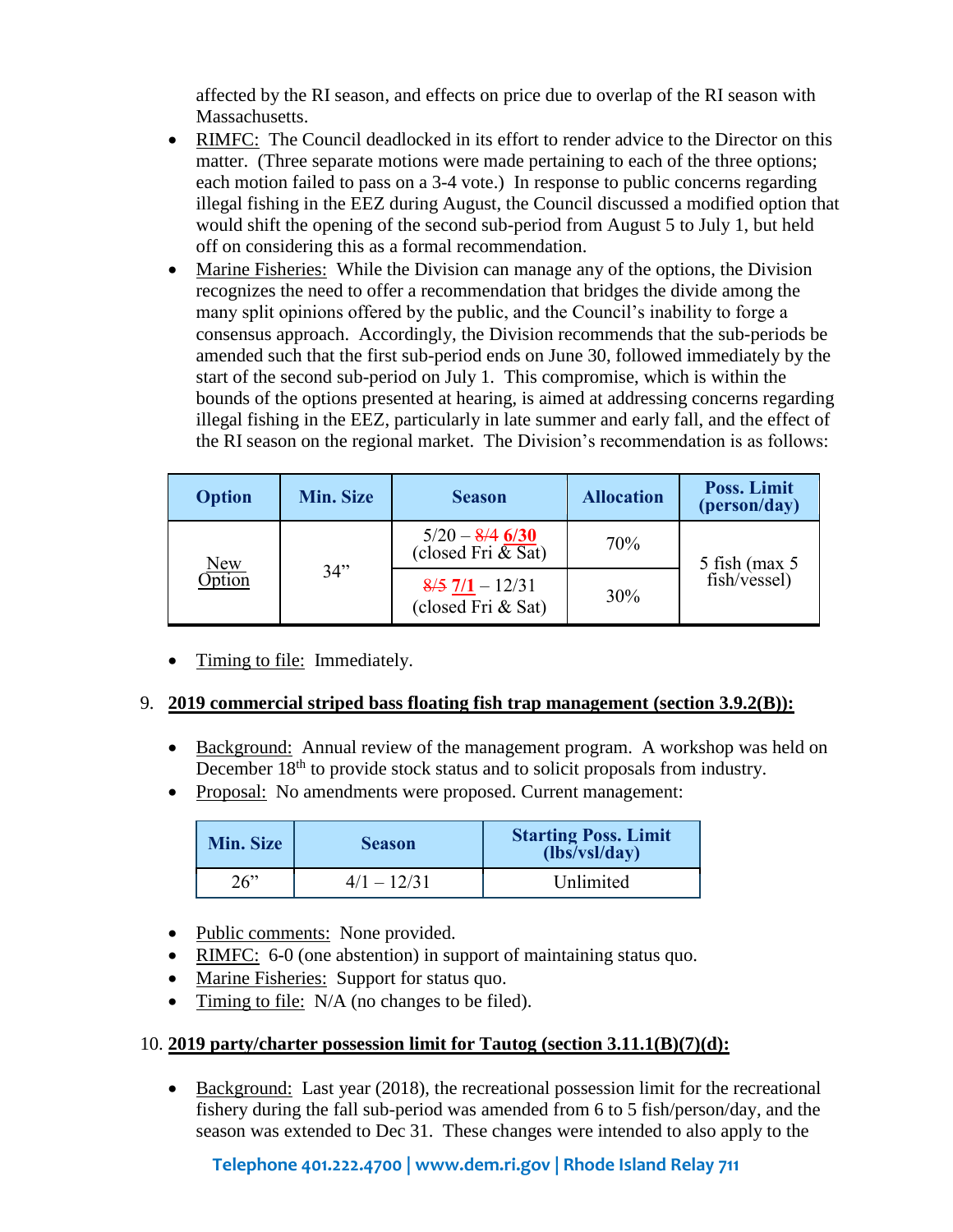party/charter sector, but the possession limit reduction for that sector was inadvertently omitted during the final regulatory filing. This proposed amendment is intended to correct that error, and is necessary to maintain compliance with the FMP.

- Proposal: Amend the possession limit from 6 to 5 fish/person/day for the P/C sector during the fall sub-period.
- Public comments: Support to maintain at 6 fish bag limit, due to concern for an unfair disadvantage with Massachusetts, which has maintained a 1 fish/day possession limit during RI's closed season during June and July, and has not adopted mandatory reporting requirements. The Division recognizes the inconsistencies with Massachusetts (namely the spawning season closure) and can investigate possible changes to address these inconsistencies. Any changes would need to be first approved by ASMFC.
- RIMFC: 7-0 in support as proposed.
- Marine Fisheries: Support for adoption of the amendment as proposed. It is noted that the 5 fish bag limit for RI is part of the FMP and is therefore necessary to maintain compliance at this time. The Division recognizes the inconsistencies with Massachusetts (namely, the seasonal spawning closure and reporting discrepancies). The Division is committed to investigating possible changes to address these inconsistencies, and to investigate the possibility of returning the possession limit to 6-fish during the fall sub-period via a conservation equivalency proposal to the ASMFC this year.
- Timing to file: Immediately.

#### 11. **2019 recreational Bluefish management (section 3.18.1):**

- Background: Annual review of the management program. A workshop was held on February 11<sup>th</sup> to provide stock status and to solicit proposals from industry.
- Proposal: No amendments were proposed. Current management:

| <b>Min. Size</b> | <b>Season</b> | Poss. Limit (person/day) |
|------------------|---------------|--------------------------|
| No min. size     | $1/1 - 12/31$ | 15 fish                  |

- Public comments: None provided.
- RIMFC: 7-0 in support of maintaining status quo as proposed.
- Marine Fisheries: Support for status quo.
- Timing to file: N/A (no changes to be filed).

#### 12. **2019 commercial Bluefish management (section 3.18.2):**

• Background: Annual review of the management program. A workshop was held on  $\sqrt{\text{February 11}}$ <sup>th</sup> to provide stock status and to solicit proposals from industry. A slight coastwide quota increase has been adopted for the 2019 fishing season, and is reflected in option 2 as a means to harvest the full state allocation. At the time of the workshop, a quota rollover from the recreational to commercial fishery had not yet been approved by NOAA. Option 3 was therefore offered as a contingency in the event the rollover was not approved, with the resulting reduction in commercial quota for 2019. This transfer has since been approved, rendering option 3 unnecessary.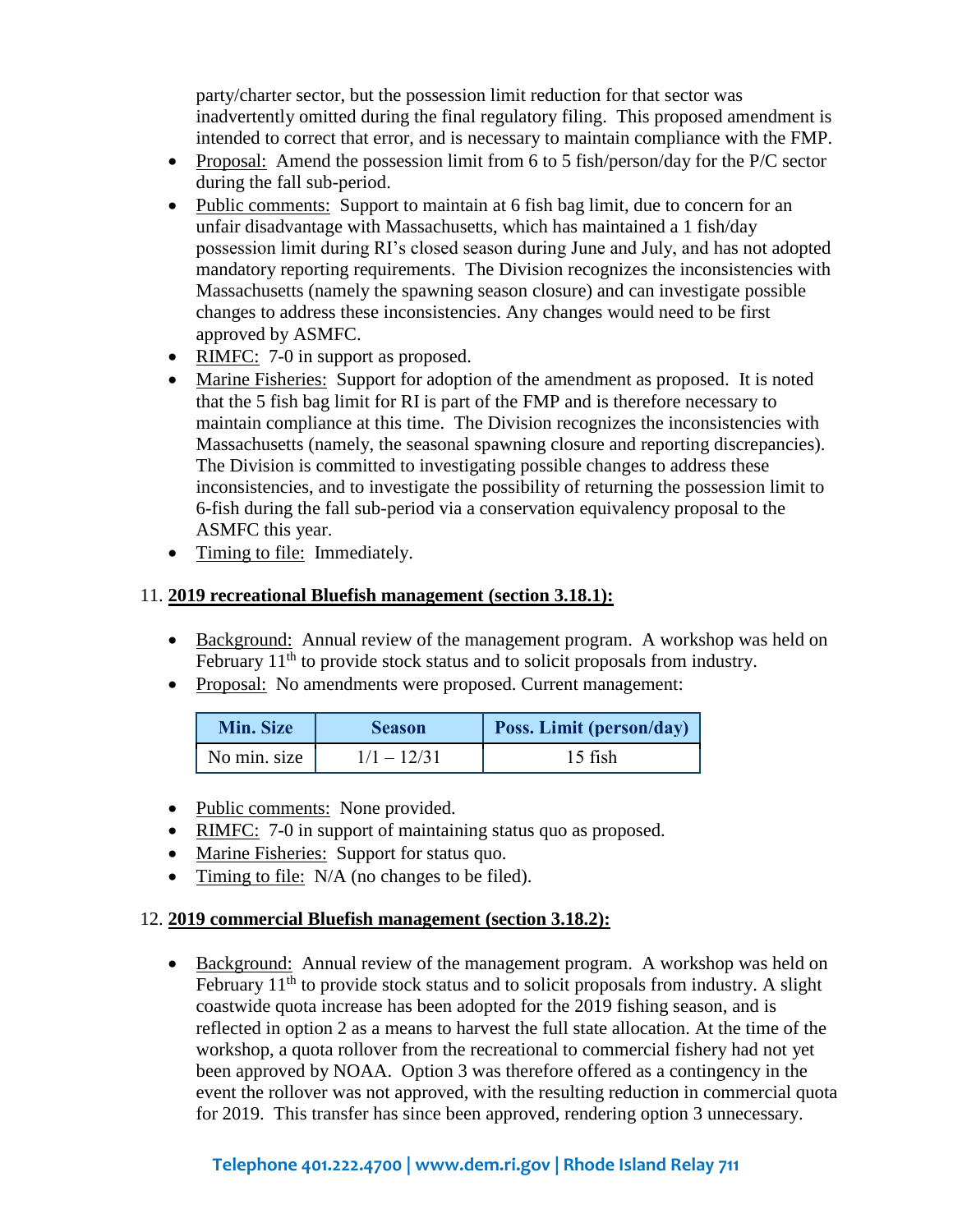• Proposal: Three options were noticed:

| <b>Option</b>                    | Min. size | <b>Sub-period</b>          | Poss. Limit           |
|----------------------------------|-----------|----------------------------|-----------------------|
|                                  |           | $1/1 - 4/30$               | 1,000 lbs/2 wks       |
| Option 1:<br><b>Status Quo</b>   |           | $5/1 - 2nd$ Sat. in Nov.   | $6,000$ lbs/wk        |
|                                  |           | $2nd$ Sun. in Nov. - 12/31 | $500$ lbs/wk          |
| Option 2:                        | 12"       | $1/1 - 4/30$               | $1,000$ lbs/2 wks     |
| Division proposal<br>- Increase  |           | $5/1 - 2nd$ Sat. in Nov.   | $6,000$ 8,000 lbs/wk  |
| possession limit                 |           | $2nd$ Sun. in Nov. - 12/31 | $500$ lbs/wk          |
| Option 3:                        |           | $1/1 - 4/30$               | $4,000$ 500 lbs/2 wks |
| <b>Division</b><br>"Contingency" |           | $5/1-2^{nd}$ Sat. in Nov.  | $6,000$ 1,000 lbs/wk  |
| proposal                         |           | $2nd$ Sun. in Nov. - 12/31 | $500250$ lbs/wk       |

- Public comments: None provided.
- RIMFC: 7-0 in support of option 2.
- Marine Fisheries: While the Division can manage either option, the Division supports option 2, consistent with the Council recommendation.
- Timing to file: Immediately.

# 13. **2019 commercial Blacknose sharks (section 3.19.2):**

- Background: Proposal seeks consistency with the 2019 ASMFC specifications for coastal sharks, which prohibits possession of Blacknose sharks north of 34°N latitude in the commercial fishery.
- Proposal: Add species to list of prohibited species.
- Public comments: None provided.
- RIMFC: 7-0 in support as proposed.
- Marine Fisheries: Support for adoption of the amendment as proposed.
- Timing to file: Immediately.

# 14. **2019 recreational Cod management (section 3.20.1):**

- Background: Proposal seeks consistency with the 2018 federal specifications for the Georges Bank (GB) recreational Cod fishery.
- Proposal: Remove the minimum size language from rule and replace with a reference to the federal rule, so as to both maintain consistency with the federal rule, and also to avoid the need to amend the DEM rule when the federal rule is amended. The Council was presented with revised language to remove both the minimum size and possession limit language from rule and replace with a reference to the federal rules as outlined above. This revised language is consistent with the proposed amendment offered via notice.
- Public comments: Two comments in support as noticed.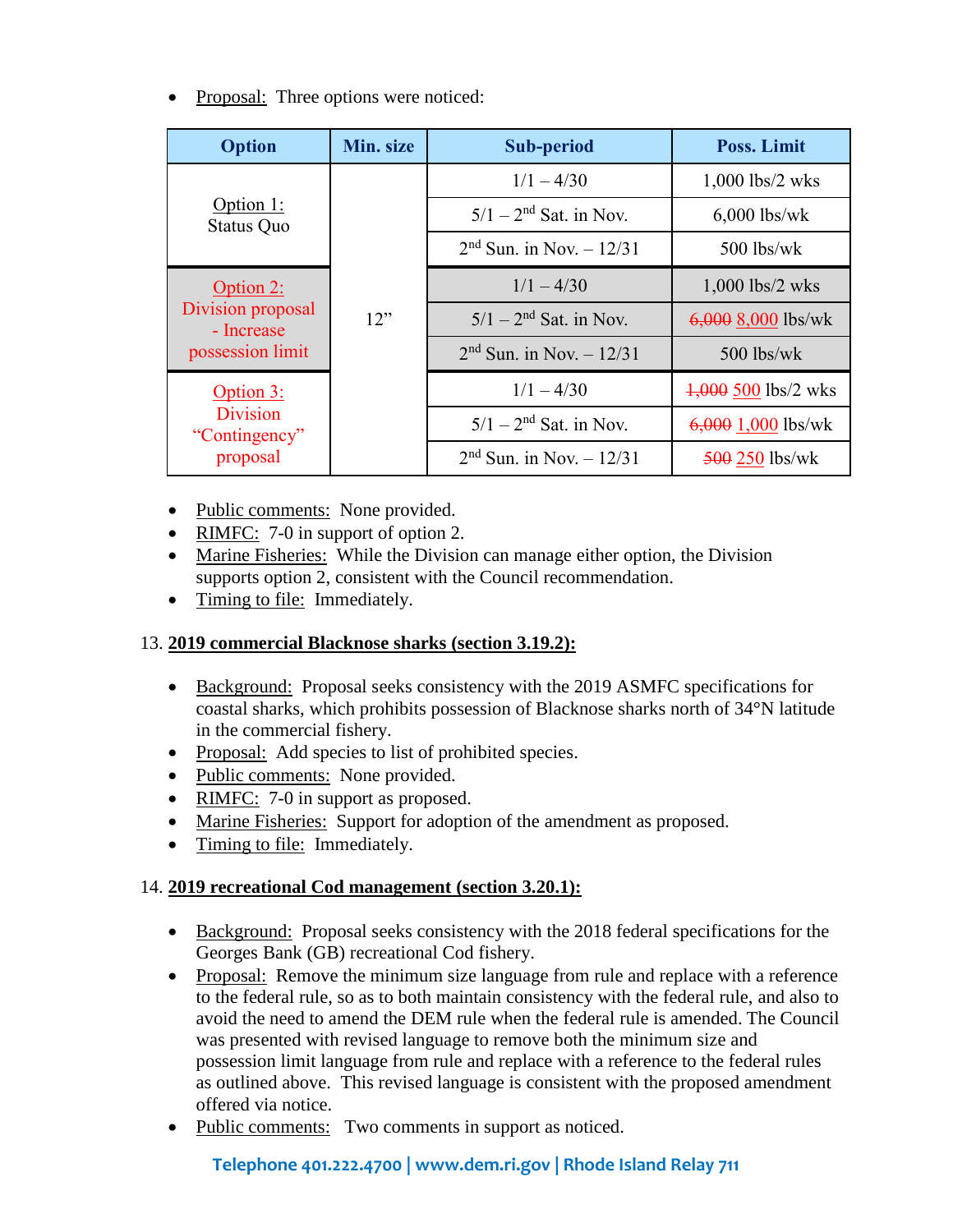- RIMFC: 7-0 in support of the revised language provided, as follows:
	- *"A.Minimum size: Twenty-two inches (22") The minimum size in state waters is equal to the minimum size in federal waters, Outside Gulf of Maine (GOM) Regulated Mesh Area, as codified at 50 C.F.R. §648.89(b).*
	- *B. Possession limit: Ten (10) fish per person per calendar day The possession limit in state waters is equal to the possession limit in federal waters for Georges Bank (GB) Cod, as codified in 50 C.F.R. §648.89(c)."*
- Marine Fisheries: Support for adoption of the amendment, incorporating the revised wording presented to the Council. The Division will look to address other species where similar language would be appropriate.
- Timing to file: Immediately.

# 15. **Commercial menhaden proposal #1 (section 3.22.2(A)(2)):**

- Background: Division proposal to address the possibility of industry interest in conducting additional large-scale operations in RI as a result of the Amendment 3 quota increase and ongoing bait shortage in the lobster fishery.
- Proposal: Broaden the commercial vessel restrictions to apply to all commercial vessels, other than small-scale fisheries and floating fish traps; rule currently applies only to purse seine operations.
- Public comments: None provided.
- RIMFC: 5-2 in support as proposed.
- Marine Fisheries: Support for adoption of the amendment as proposed.
- Timing to file: Immediately.

# 16. **Commercial menhaden proposal #2 (proposed new section 3.22.2(A)(2)(f)):**

- Background: Industry proposal resulting from concerns over the possibility of industry interest in conducting additional large-scale operations in RI as a result of the Amendment 3 quota increase and ongoing bait shortage in the lobster fishery.
- Proposal: Restrict vessel length and useable storage capacity for commercial menhaden operations.
- Public comments: The majority of comments provided at the hearing were in support of the proposal.
- RIMFC: The Council offered no recommendation on the proposal due to concern that the proposed amendment is based on potential impacts rather than realized impacts.
- Marine Fisheries: The Division does not support the proposal at this time based on the same rationale provided by the Council as well as having no data and/or analysis to support a maximum vessel length of 80 feet. Regarding concerns over enforcing compliance with possession limits, DEM's Division of Law Enforcement notes that portable truck scales can be mobilized to any location to weigh menhaden landings.
- Timing to file: N/A (no changes to be filed)

# 17. **Commercial menhaden proposal #3 (several instances in section 3.22.2(B)):**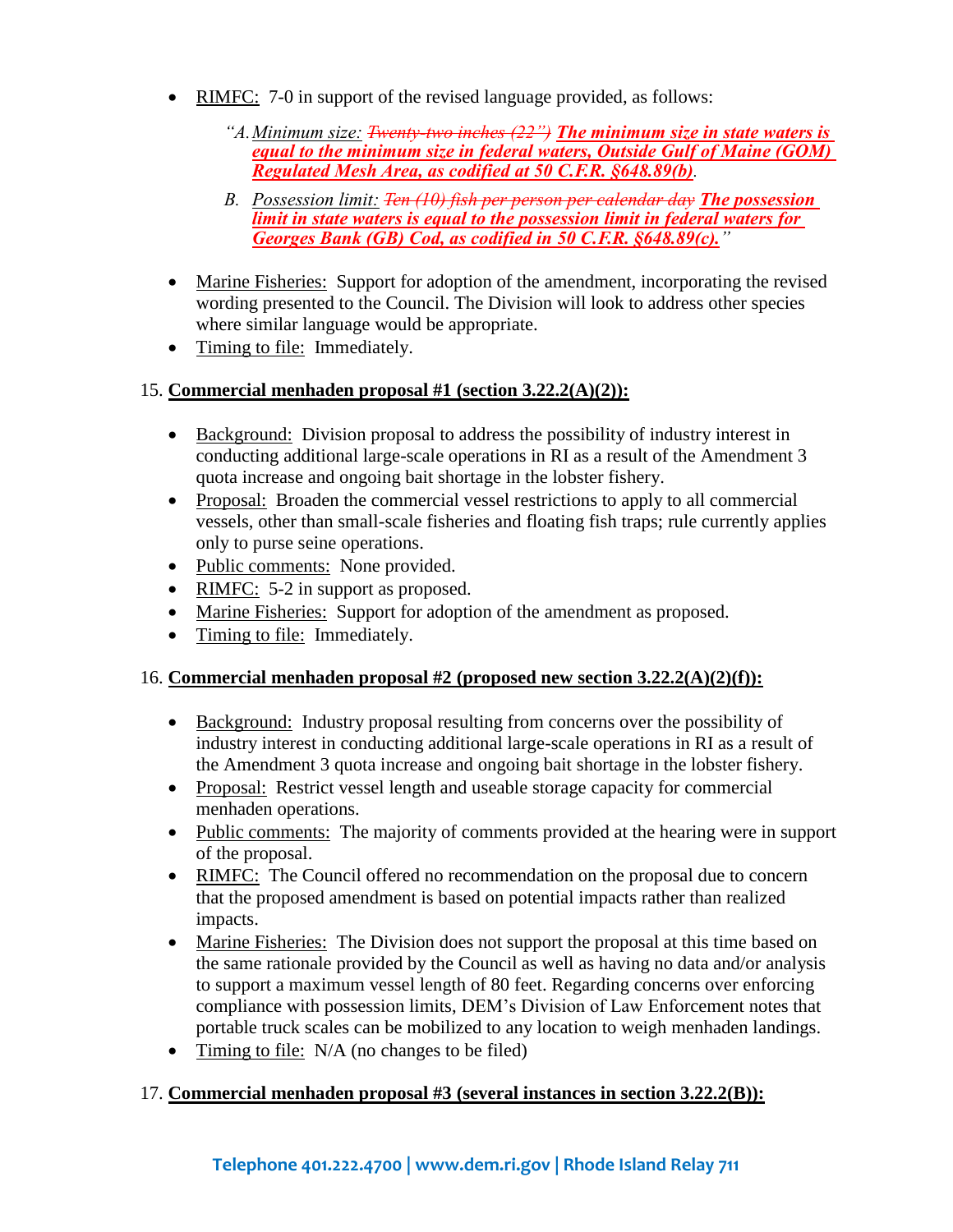- Background: Review of rules subsequent to adoption of Amendment 3 to the FMP for menhaden.
- Proposal: Division proposal to replace the term "landing limit" with "possession limit."
- Public comments: None provided.
- RIMFC: 7-0 in support as proposed.
- Marine Fisheries: Support for adoption of the amendment as proposed.
- Timing to file: Immediately.

# 18. **Commercial menhaden proposal #4 (section 3.22.2(B)(2)):**

- Background: Industry proposal resulting from concerns over the possibility of industry interest in conducting additional large-scale operations in RI as a result of the Amendment 3 quota increase and ongoing bait shortage in the lobster fishery.
- Proposal: Provide for a possession limit trigger equaling 50% of the quota, which would impose a reduced possession limit of 80,000 lbs/vessel/day under the State Quota Program.
- Public comments: None provided.
- RIMFC: The Council offered no recommendation on the proposal due to concern that the proposed amendment is based on potential impacts rather than realized impacts, and that the proposal could impact the State's ability to participate in the Episodic Event Set Aside Program.
- Marine Fisheries: The Division does support the proposal at this time based on the same rationale provided by the Council. The proposal would likely limit the State's ability to participate in the Episodic Event Set Aside Program quota ( $\approx$  4 million additional pounds) by increasing the time it takes to harvest the RI quota, as the entire commercial quota must be harvested before participation in the Episodic Event Set Aside Program can occur.
- Timing to file: N/A (no changes to be filed).

# 19. **Commercial menhaden proposal #5 (proposed new section 3.22.2(B)(4)):**

- Background: Division proposal to address the potential for a vessel to exceed the RI possession limit for menhaden while fishing in federal waters, and subsequently transit RI state waters and land in exceedance of the RI possession limit.
- Proposal: Division proposal to clarify the transiting rule, such that it would not pertain to the commercial menhaden fishery.
- Public comments: None provided.
- RIMFC: 7-0 in support as proposed.
- Marine Fisheries: Support for adoption of the amendment as proposed.
- Timing to file: Immediately.

# 20. **Commercial menhaden proposal #6 (section 3.22.2(C)(2)):**

- Background: Inaccuracy found regarding the ending date of the Episodic Event Set Aside Program.
- Proposal: Division proposal to amend the ending date of the Episodic Event Set Aside Program consistent with the ASMFC's FMP.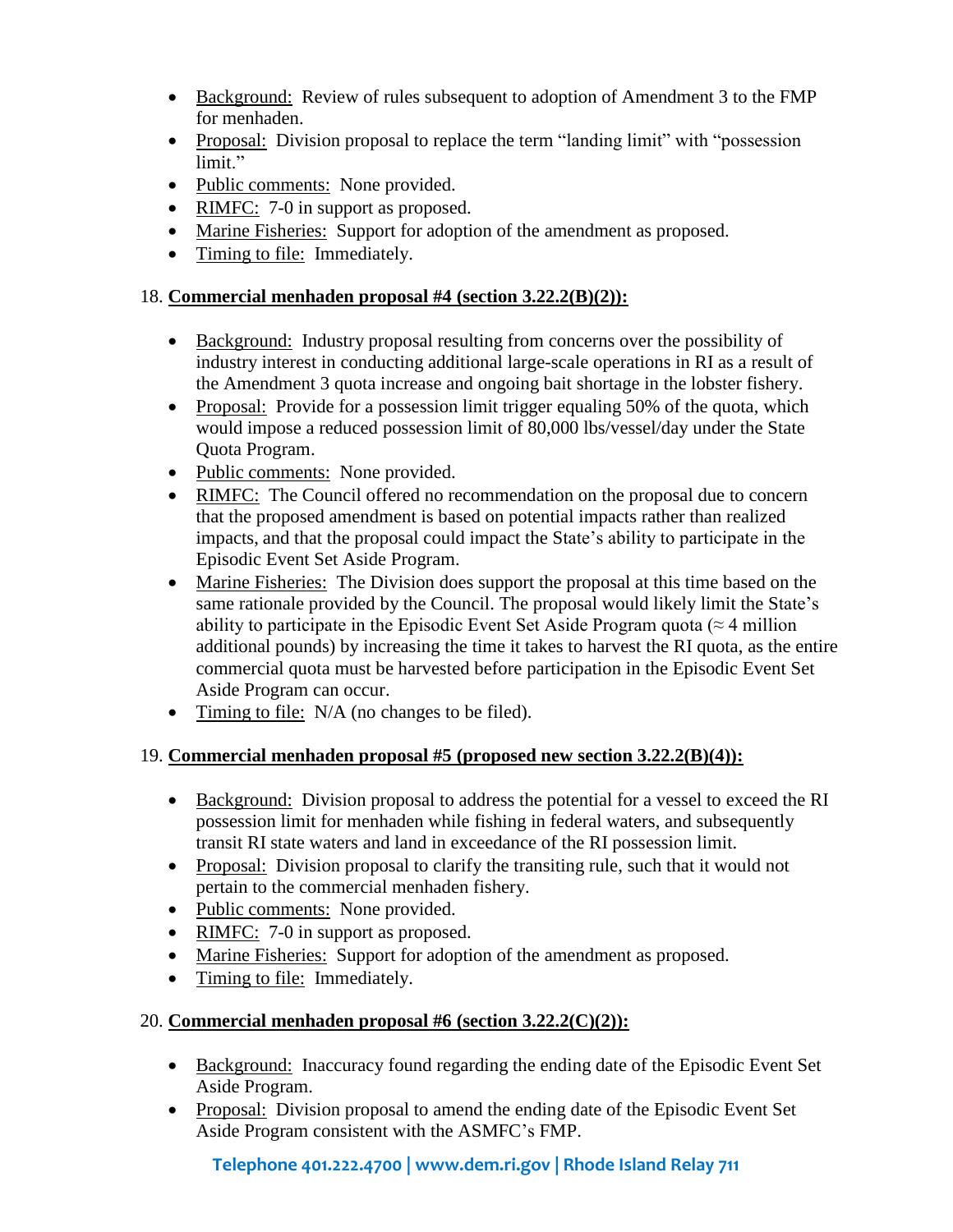- Public comments: None provided.
- RIMFC:  $7-0$  in support as proposed.
- Marine Fisheries: Support for adoption of the amendment as proposed.
- Timing to file: Immediately.

#### 21. **Whelk minimum size measurement (section 4.9(F)):**

- Background: Division proposal to provide clarity to the rule regarding whelk minimum size measurement. This matter was brought to hearing at the request of industry due to confusion regarding accurate and consistent measurement protocols. It is recognized that whelk are uniquely shaped organisms that are difficult to measure.
- Proposal: Remove length as a component of the minimum size regulation and adopt more refined language specifying how whelk width is to be measured.
- Public comments: Majority of comments were in opposition to the amendment as proposed.
- RIMFC: The Council offered no official recommendation on the proposal due to concern raised during public comments that the proposed amendment does not provide sufficient clarity to the rule as intended. The Council recommended that the Division continue to work with industry to develop clarified language and/or develop a gauge.
- Marine Fisheries: On the basis of concerns raised by the public and the Council, the Division recommends not moving forward with this proposed amendment at this time. The Division recommends that collaborative efforts involving industry and the Division of Law Enforcement should continue, with a view to further improving the regulatory standard for measuring minimum size. On the basis of those efforts, the Division proposed to bring this matter back to hearing before the end of 2019.
- Timing to file: N/A (no changes to be filed).

#### 22. **Whelk pot tagging program (proposed new section 4.18):**

- Background: A whelk pot tagging program was originally considered in 2012 when the commercial limit of 300 pots was adopted. At that time the Council recommended that a tagging program be considered to address pot limit compliance. This matter was recently raised again by industry due to concerns that pot limit exceedance may be an on-going problem.
- Proposal: Establish a commercial whelk pot tagging program.
- Public comments: Majority of comments were in opposition to the proposal.
- RIMFC: 6-1 in support as proposed. When prompted for guidance on gear rotation replacement tags and catastrophic loss tags, the Council recommended 7-0 to include provisions for both tag types in the final rule.
- Marine Fisheries: Support for adoption of the new program as proposed, including the Council's recommendation to incorate provisions for gear replacement tags and catastrophic loss tags in the final rule.
- Timing to file: The Division needs to submit a regulatory analysis with the Office of Regulatory Reform prior to finalizing and filing this rule.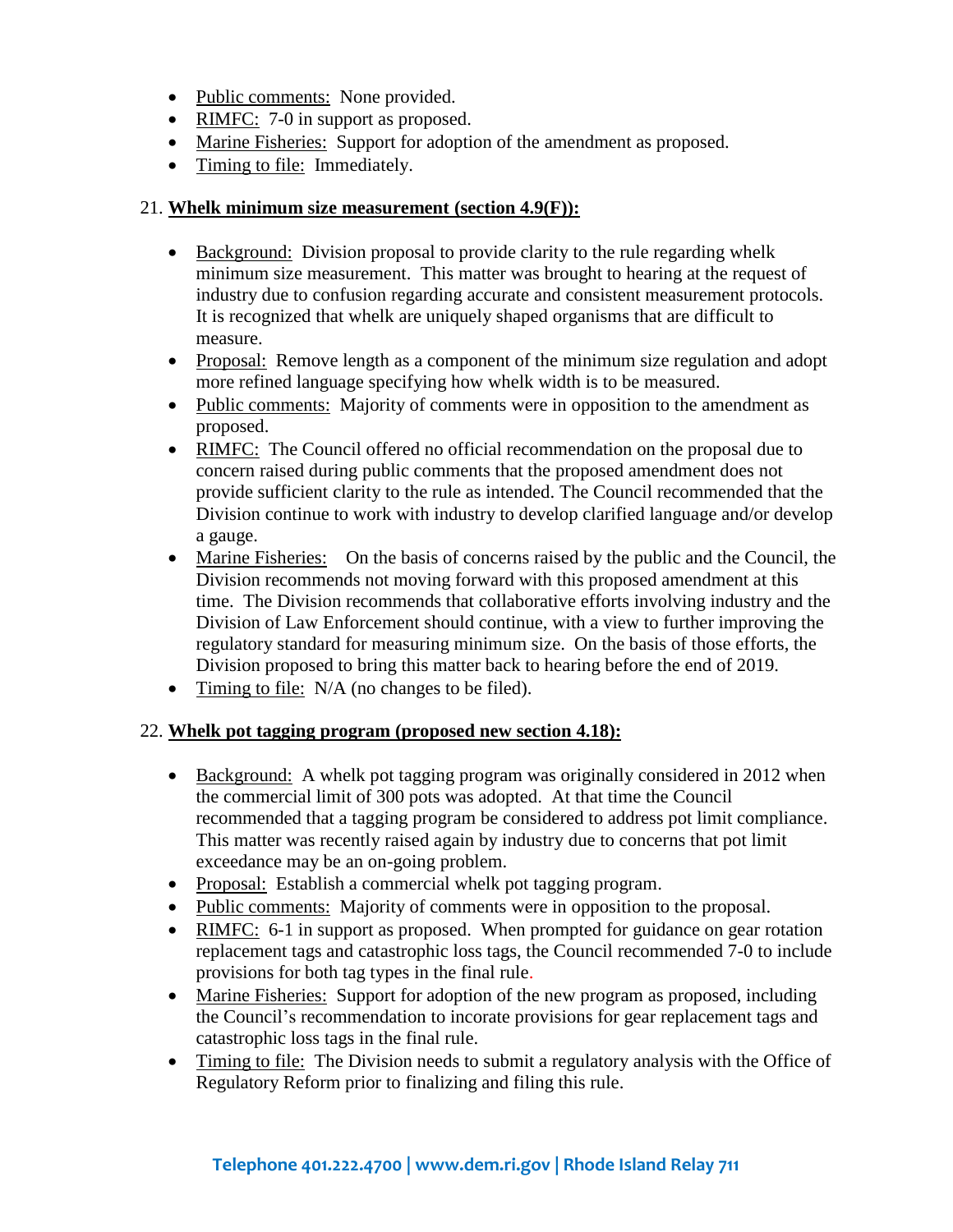#### 23. **Lobster trap tags – replacement of original tags ordered but not received and presumed to be lost (section 5.8.1(R)(11) (c)):**

- Background: Division proposal to provide for replacement tags in the event the shipment of original tags ordered was not received. If a shipment of original tags ordered is not received (e.g., stolen or lost in the mail), there needs to be a provision to address their replacement. Original tags not received cannot be replaced with new original tags; those tags must be rendered null and void to prevent a possible compliance problem should the original order be found.
- Proposal: Provide for the use of catastrophic tags to replace original tags lost or stolen.
- Public comments: None provided.
- RIMFC: 7-0 in support as proposed.
- Marine Fisheries: Support for the amendment as proposed.
- Timing to file: Immediately.

# 24. **Clarification of open and closed periods of the Upper Narragansett Bay Trawling Area to trawling (section 6.8.2(C)(1)):**

- Background: Lack of clarity regarding time frames when area is open to harvest.
- Proposal: Amend rule to clarify timeframes when area is open to harvest.
- Public comments: None provided.
- RIMFC: 7-0 in support as proposed.
- Marine Fisheries: Support adoption of amendment as proposed.
- Timing to file: Immediately.

# 25. **Clarification of area description of the Upper Narragansett Bay Trawling Area (section 6.8.2(C)(1)(a)):**

- Background: Inaccuracy regarding the area boundary description.
- Proposal: Amend rule to correct this inaccuracy.
- Public comments: One member of the public noted that the additional area proposed to be included in this management area is not accurate as the area is not generally accessible to trawling vessels.
- RIMFC: The Division provided the Council with alternate language that would align the written description of the area with the map of the area as shown in the Division's repealed regulation "*Part XVII – Maps.*" This area, as shown on the map, is depicted as follows: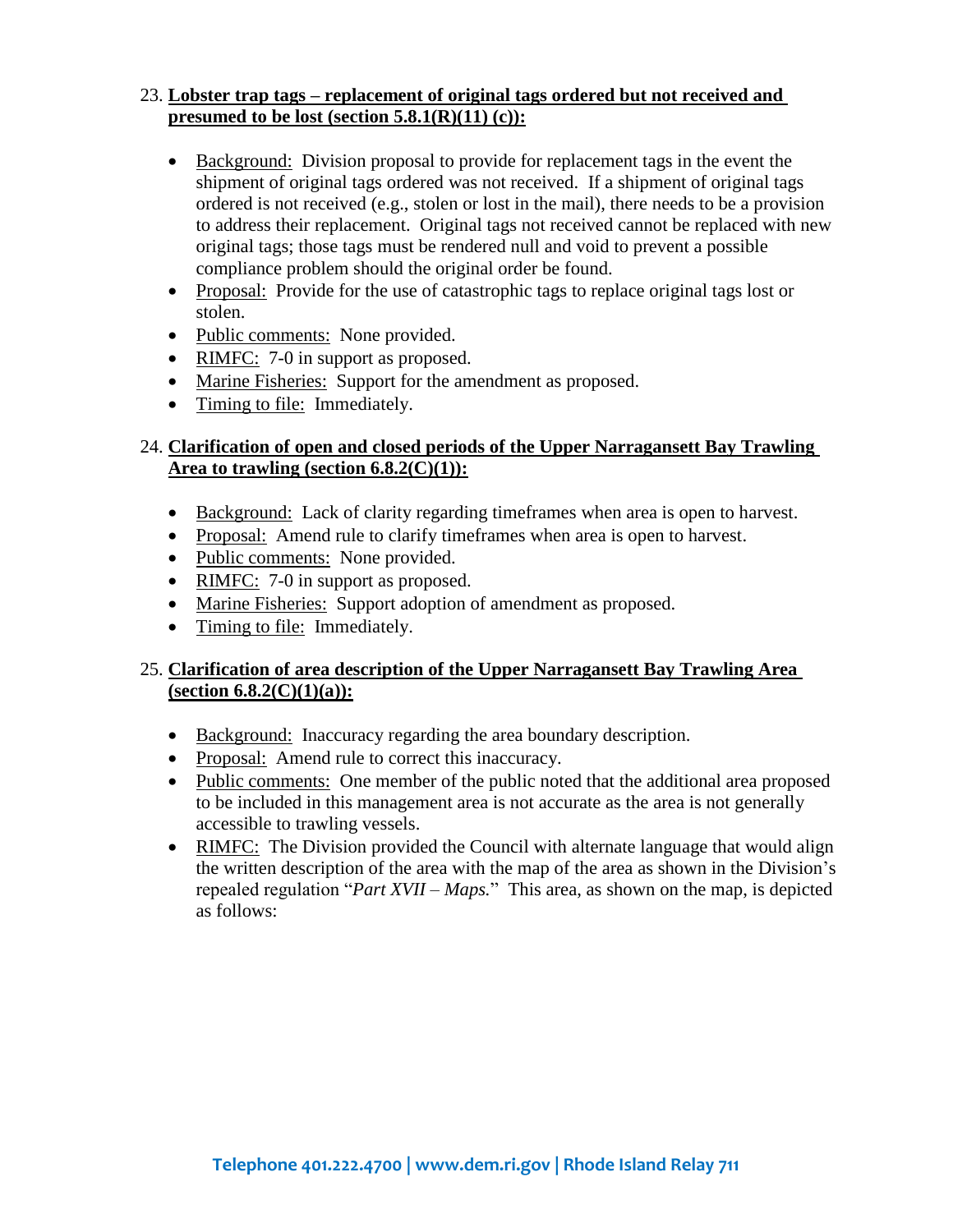

The alternate language provided to the Council is as follows:

*"Prohibited areas: In addition to those waters where all netting is prohibited, a trawling device is prohibited in the following areas: In the Upper Narraganset Bay Trawling Area on any Saturday, Sunday, or legal State holiday between July 1st and November 1st annually. The Upper Narragansett Bay Trawling Area is designated a Marine Life Management Area pursuant to R.I. Gen. Laws § 20-3-4, and is described as the follows: the southern boundary extends waters north of a line extending from Spink Neck in the Town of North Kingstown to Pine Hill Point on Prudence Island;, thence and from Homestead Dock on the easterly shore of Prudence Island, thence northeasterly to the Hog Island Shoal Light, and thence to the north abutment of the Mt. Hope Bridge in the Town of Bristol; the western and south of a line extending boundary extends from Sandy Point in the City of Warwick to the southern tip of Warwick Point in the city of Warwick; the northern boundary extends from and from the dock at Rocky Point in the city of Warwick to the southern tip of Poppasquash Point in Bristol, thence to Hog Island Shoal Light, and thence to the northern abutment of the Mt. Hope Bridge in the town of Bristol."*

At the Council meeting, it was suggested that lat/long coordinates should be used to describe the area – either in lieu of or in addition to geographic landmarks -- due to possible inaccuracies regarding the names and status of these landmarks. It was specifically noted that there is an "old" and "new" Homestead Dock that differ in location, and that the Rocky Point location is also unclear. The Council therefore recommended that the landmark names and accuracy of locations be further investigated via subsequent rule-making. Notwithstanding, the Council voted 7-0 to recommend adoption of the language presented by the Division, as an interim measure.

• Marine Fisheries: Due to further analysis of the intent of the rule, and consistent with the public comment received, the Division recommends adoption of the revised language provided above to better align the description with the area with the (repealed) map of the area. The Division notes the inaccuracy that may remain with respect to Homestead Dock and will investigate the names and locations of all such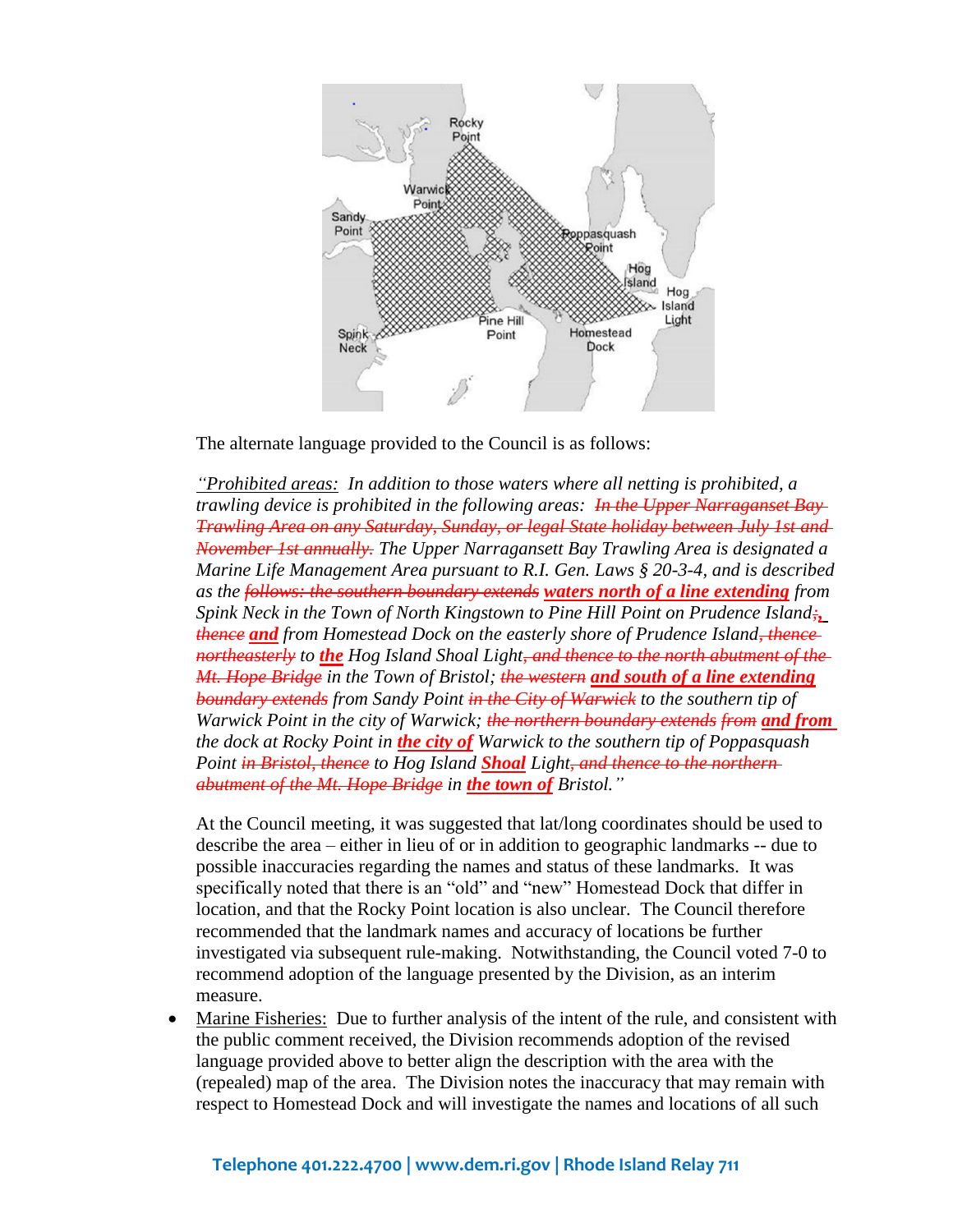landmarks as used in regulation, and prepare amended rules for a future public hearing upon conclusion of a review and field reconnaissance of these landmarks.

• Timing to file: Immediately.

#### 26. **Extension of gill net tag valid dates:**

- Background: Division proposal to amend the valid dates so as to not require new tags beginning January 1, 2020.
- Proposal: Proposed extension of the gill net tag valid dates one additional year to January 1, 2021.
- Public comments: None provided.
- RIMFC: 7-0 in support as proposed.
- Marine Fisheries: Support for the amendment as proposed.
- Timing to file: Immediately.